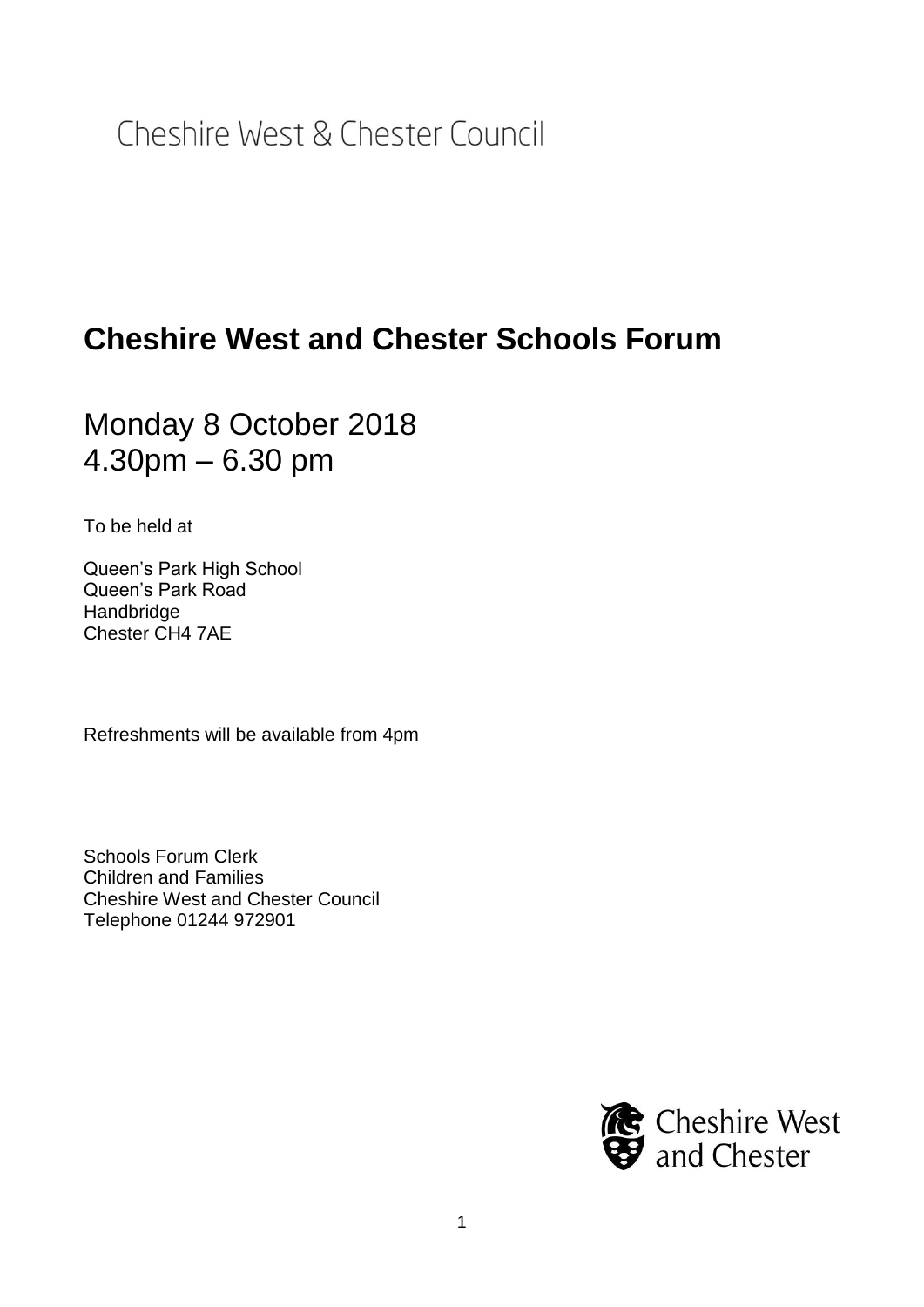# **Notes for members of the public**

### **Cheshire West and Chester Schools Forum**

The Council welcomes and encourages you to be at its meetings and Committees.

If you plan to attend, please report to the reception desk at the main entrance.

If you feel there might be particular problems with access to the building or car parking please contact the officer named on the front sheet.

You are requested to remain quiet whilst the meeting is taking place.

### **Fire evacuation**

If the fire alarm rings you should make your way to the nearest exit with your belongings, as quickly as possible, and leave the building. Please follow any instructions from staff about evacuation routes.

The agenda is sometimes divided into two parts. You are allowed to stay for the first part. When the Forum is ready to deal with the second part you will need to leave the meeting room because the business will be of a confidential nature, for example, dealing with individual people, contracts and financial affairs of other parties.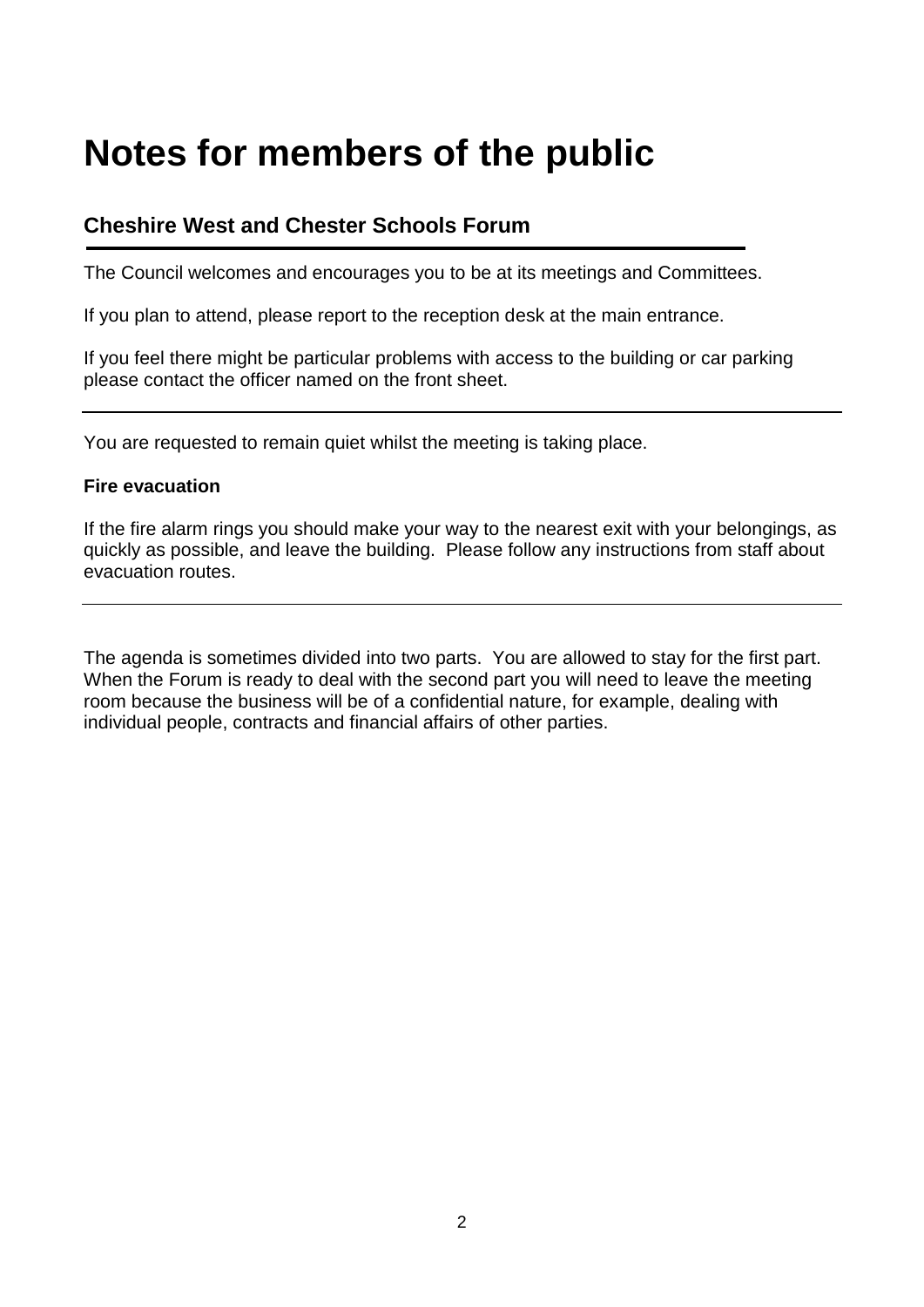| 1.  | 4.30           | Introductions and apologies                                                                                                                          |                     |                          |
|-----|----------------|------------------------------------------------------------------------------------------------------------------------------------------------------|---------------------|--------------------------|
| 2.  | 4.35           | Financial Training - brief overview                                                                                                                  | <b>Natalie Cole</b> |                          |
| 3.  | 4.50           | Minutes and matters arising of last meeting<br>3.1 To agree the minutes from part two of the<br>meeting held 9 July 2018<br>3.2 Matters arising      |                     | Page 4-12                |
| 4.  | 5.00           | Basic needs capital programme                                                                                                                        | <b>Janine Smart</b> | to follow                |
| 5.  | 5.15           | Early Years Single Funding Formula 2019-2020<br>consultation                                                                                         | Sue Lawson          | see separate<br>document |
| 6.  | 5.30           | Final allocation of the Dedicated Schools Grant<br>2018-2019                                                                                         | <b>Natalie Cole</b> | Page 13-16               |
| 7.  | 5.45           | Dedicated Schools Grant 2018-2019 Forecast<br><b>Outturn at First Review</b>                                                                         | <b>Natalie Cole</b> | Page 17                  |
| 8.  | 6.00           | School Funding Arrangements 2019-2020                                                                                                                | <b>Natalie Cole</b> | Page 18-24               |
| 9.  | 6.20           | <b>Any Other Business</b>                                                                                                                            |                     |                          |
| 10. | 6.30<br>Finish | Next meeting: Monday Queen's Park High<br>School Monday 10 December 2018<br>Schools Forum and finance sub group meeting<br>schedule and forward plan |                     | Page 25-26               |

### **Agenda for Cheshire West and Chester Schools Forum 8 October 2018**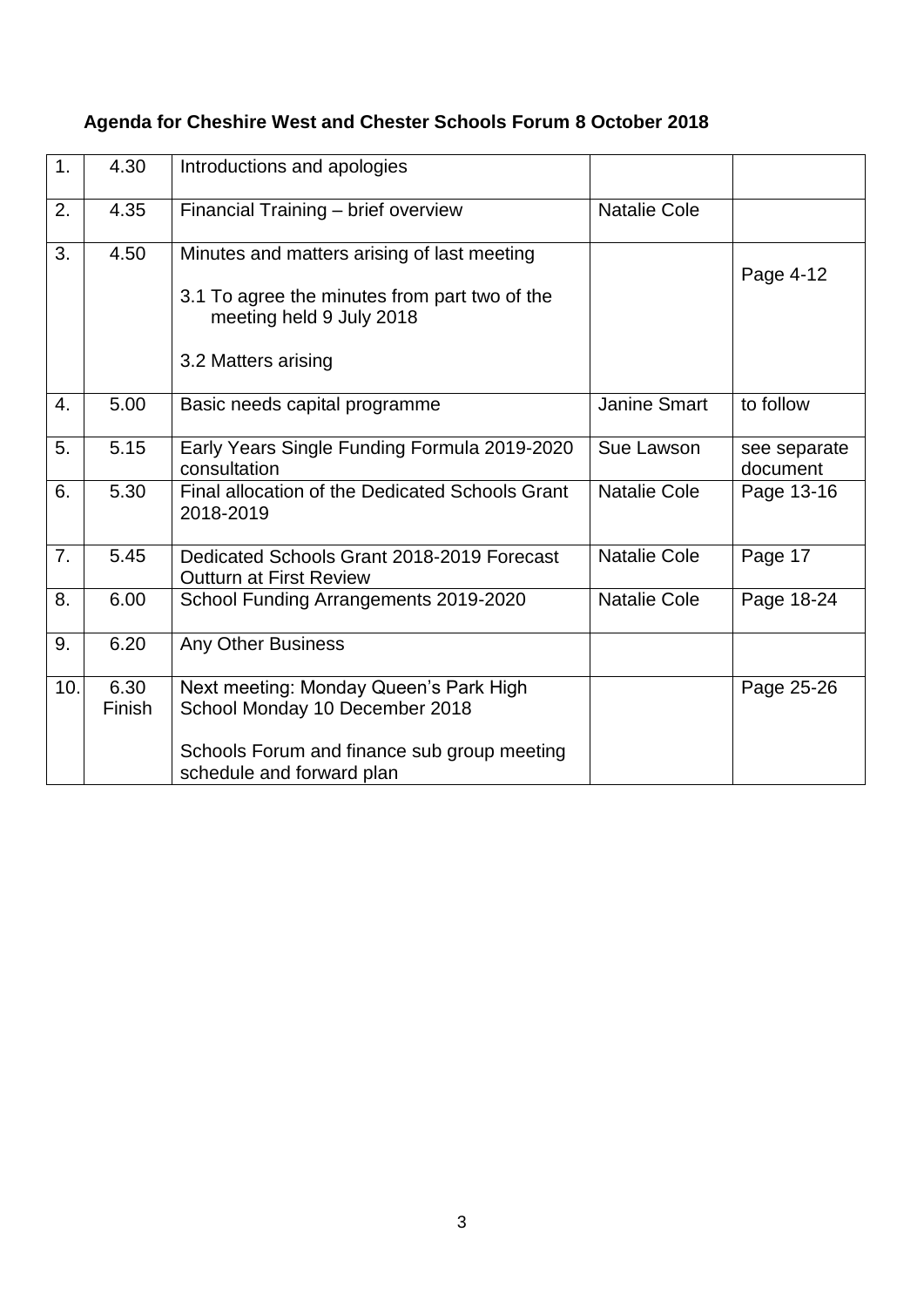**Cheshire West and Chester Schools Forum 8 October 2018**

#### **Agenda Item 3**

**Cheshire West and Chester Schools Forum, Queen's Park High School, Chester, 9 July 2018** 

| <b>Present:</b>              | <b>Representing:</b>                 | <b>Officers:</b>           |
|------------------------------|--------------------------------------|----------------------------|
| Marie Allen                  | Academies - Special                  | <b>Natalie Cole</b>        |
| Sue Anderson                 | <b>PVI</b>                           | Charlotte Fenn (Clerk)     |
| <b>Hilary Berry</b>          | <b>CWAPH Chair</b>                   | <b>Debbie Gittins</b>      |
| David Charlton (Chair)       | Secondary headteachers               | Anna Jones                 |
| David Curry                  | Secondary headteachers               | <b>Mark Parkinson</b>      |
| <b>Sarah Curtis</b>          | <b>Primary headteachers</b>          | Debbie Steele              |
| <b>Steve Dool</b>            | <b>Academies - Primary/Secondary</b> |                            |
| <b>Kate Docherty</b>         | <b>Primary headteachers</b>          |                            |
| Kerry Forrester (sub for lan | <b>Primary headteachers</b>          | <b>Official observers:</b> |
| Devereux Roberts)            |                                      |                            |
| <b>Carol Gahan</b>           | Primary governors                    |                            |
| Duncan Haworth               | Primary governors                    |                            |
| Philip Hopwood               | Special governors                    | <b>Observers/public:</b>   |
| Luci Jones                   | Academies - Primary/Secondary        |                            |
| <b>Francis Kwateng</b>       | <b>Primary governors</b>             |                            |
| Kath Lloyd                   | Primary governors                    |                            |
| Jason Lowe                   | Academies - Primary/Secondary        |                            |
| Mike McCann                  | Special headteachers                 |                            |
| John Murray                  | Academies - Primary/Secondary        |                            |
| <b>Andy Stewart</b>          | <b>PRU</b>                           |                            |
| <b>Katie Tyrie</b>           | Nursey headteacher                   |                            |
| <b>Sue Yates</b>             | Secondary headteachers               |                            |

### **1. Introductions and Apologies**

Apologies were received from Cheryl Bullen, Ian Devereux Roberts, John Freeman, Kathryn Magiera, Councillor Meardon, Sue Pearson (not reported at meeting), David Rowlands, Caroline Vile and Harry Ziman.

David Charlton welcomed the following new members to the meeting; Mike McCann, Headteacher Greenbank School, who had taken over from Sam Myers-Whittaker as CWASSH (Cheshire West Association of Special School Headteachers) Chair and special schools representative and Jason Lowe, Headteacher Tarporley High School and sixth form College, who had filled the Academies representative vacancy.

David also welcomed Debbie Steele to the meeting; Debbie would be taking over Debbie Gittins' role as SEN Senior Manager on her retirement.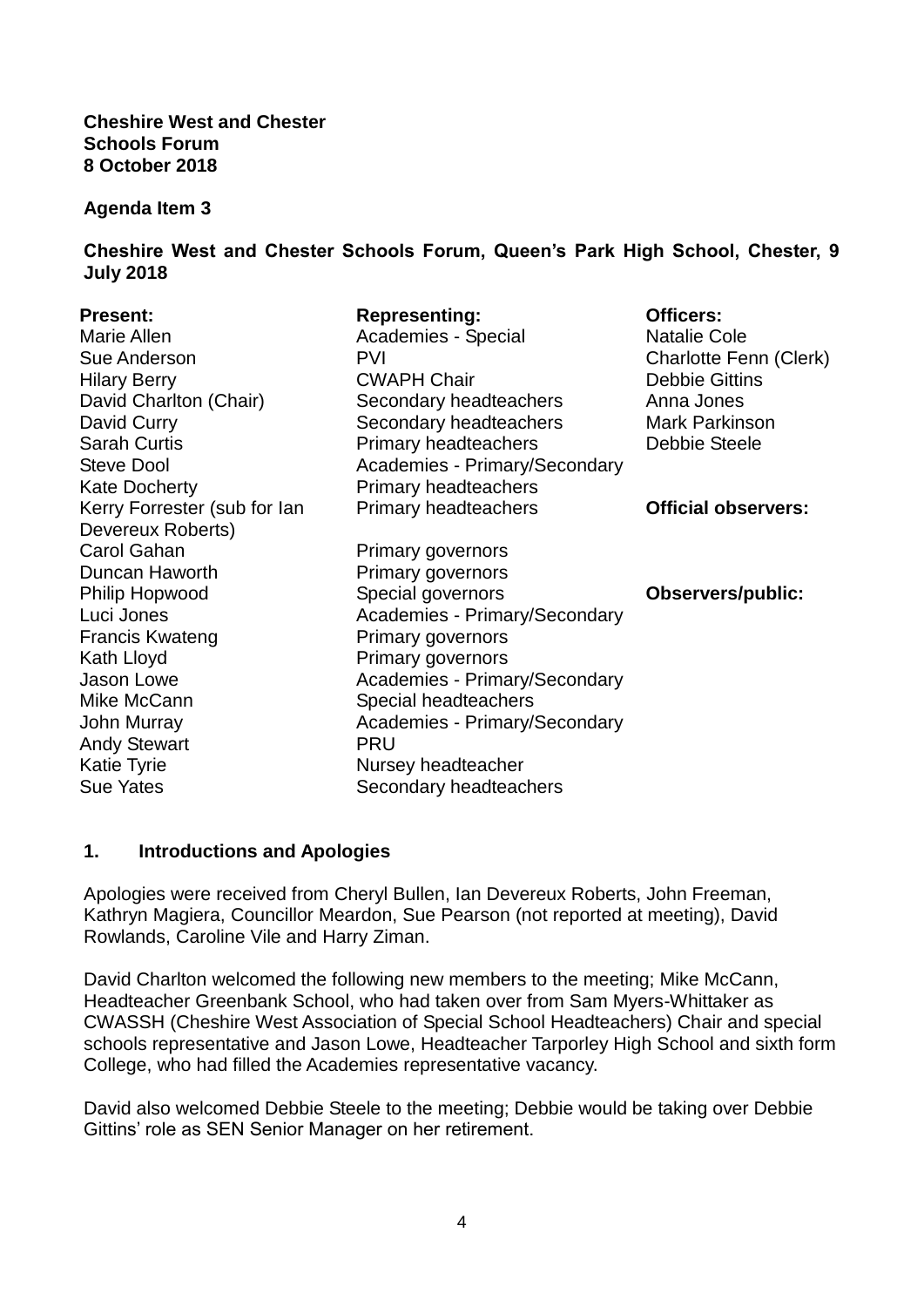David informed Forum that this would be his last meeting before his retirement; the Clerk would be seeking nominations for a chair, to be in place prior to the next meeting.

### **2. Minutes and Matters Arising of Last Meeting**

### **2.1 Minutes of the meeting held on 12 February 2018**

The minutes of the meeting held on 12 February 2018 were agreed as a correct record.

### **2.2 Matters Arising**

### **2.2.1 Item 2.2.3 Item 7 Any Other Business - Academy Representative Vacancy (primary/secondary)**

David Charlton confirmed that the vacancy in question had now been filled by Jason Lowe, as reported above.

### **2.2.2 Item 4 Special Educational Needs (SEN) Funding for Mainstream and Special Schools – Funding from the High Needs Block 2018-2019**

David Charlton drew Forum members' attention to the letter tabled from Mike McCann CWASSH Chair entitled 'Response from CWASSH to Schools Forum in relation to: Consultation of High Needs funding requirement for 2018-2019'. It was noted that all 10 Special Schools had supported the letter written by CWASSH.

Forum members were given the opportunity to comment on the CWASSH letter.

Duncan Haworth asked where the lack of support from CWASSH for the efficiency factor had left us regarding the High Needs overspend. Natalie Cole reported that the permitted - 1.5 per cent reduction had been applied to all special schools and the budget set, however this budget may be unachievable and officers were expecting an overspend. The only other option to reduce the overspend would have been a further reduction in the top up funding for mainstream schools.

Sue Yates asked for clarification from Mike McCann regarding what CWASSH saw as the next steps to resolving the high needs overspend. Mike McCann had no immediate solutions but responded that further clarification was required as to where the high needs pressures were, he was willing to work with the other Associations to look at what could be done.

Sue Yates, as a member of the high needs sub group, voiced her disillusionment that despite all the hard work the sub group had put into to coming up with options to address the overspend not all sectors had been willing to play their part, many schools, including her own had felt the impact of the recommendations that had been implemented. Mike pointed out that special schools were also under financial pressures as outlined in the CWASSH letter.

Kate Docherty, member of the high needs sub group, voiced her disappointment that they had reached this position and felt they were being 'held to ransom'. Sue Yates supported Kate's comments; the collegiate response from CWASSH did not reflect what had been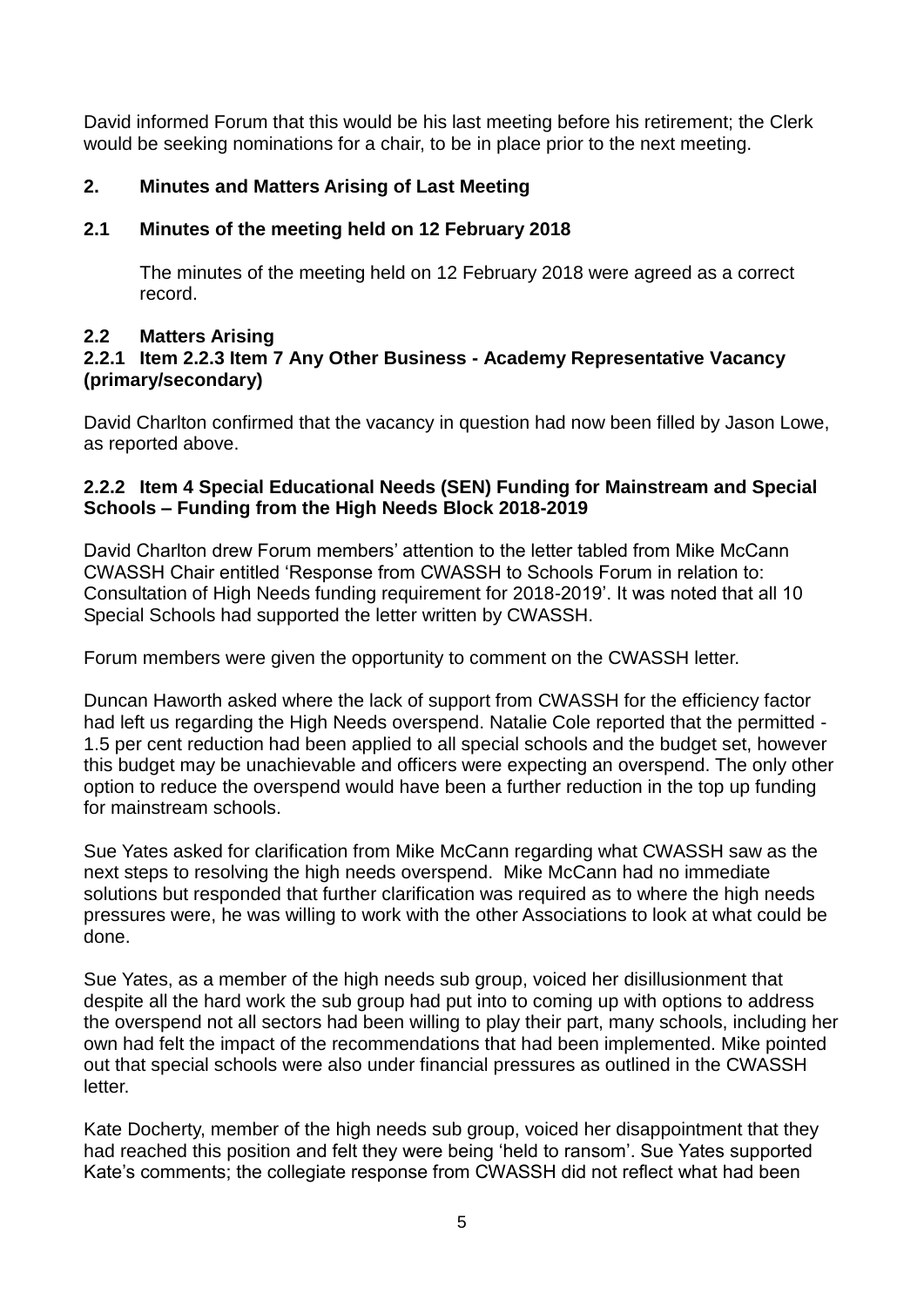communicated as part of the high needs sub group discussions.

David Charlton acknowledged that high needs was an area that the Schools Forum would need to return to; it was noted that The Russett has been amenable to a greater cut than the -1.5 per cent but lower than the proposed cut, this may be something that could be looked at moving forward.

### **2.2.1 3. Any Other Business - Non-teaching staff pay award**

David Charlton reported that the rumours of a proposed pay raise, from 1 April, for some non-teaching pay scales of around 9% had in fact been a reality for some lower grade staff.

### **3. SIMS framework/contract update**

Mark Parkinson, Director of Education, provided a verbal update on behalf of Carolyn Davis, Senior Manager, Education Infrastructure.

Mark reminded Forum that a task and finish group had been set up some years ago to look at SIMS and other options but with limited success. The current SIMS contract, which was due to expire on 31 March 2019, had been procured through a Hertfordshire framework. It was noted that there may be an option to extend the current contract for 12 months through the Hertfordshire framework but officers were waiting for confirmation that was the case. If the contract could be extended then officers were proposing to take up that option as the current contract was still providing good value for money. If the contact could not be extended then officers would need to start a procurement process imminently and the first task would be to draw up a specification.

David Charlton sought views from Forum members as to whether they were happy to continue to 'piggyback' onto Hertfordshire's framework. The general consensus was that it would be prudent to extend the current contract.

Forum members asked how many schools currently do not use SIMS. Officers did not know the exact figure but would find out.

Mark advised the group that if they wanted to explore whether SIMS was the right system they would need to do so soon. They also needed to consider whether they would still get value for money if IT services had to support more than one system.

David suggested that, based on past experience, the process to get a specification for a new system could take two years.

David asked Forum members if they had any perception as to whether their schools would want to look at other systems. Hilary Berry felt that there would be a desire from primary schools to look at other systems. John Murray reported that secondary schools had looked at other options but had decided to stay with SIMS albeit if a little 'clunky'. Mike McCann confirmed that a number of special schools already used Arbor.

It was noted that a remote access online version of SIMS was due to come out shortly. Andy Stewart informed Forum that one of the key reasons for the PRU moving over to Arbor was that it could be accessed remotely.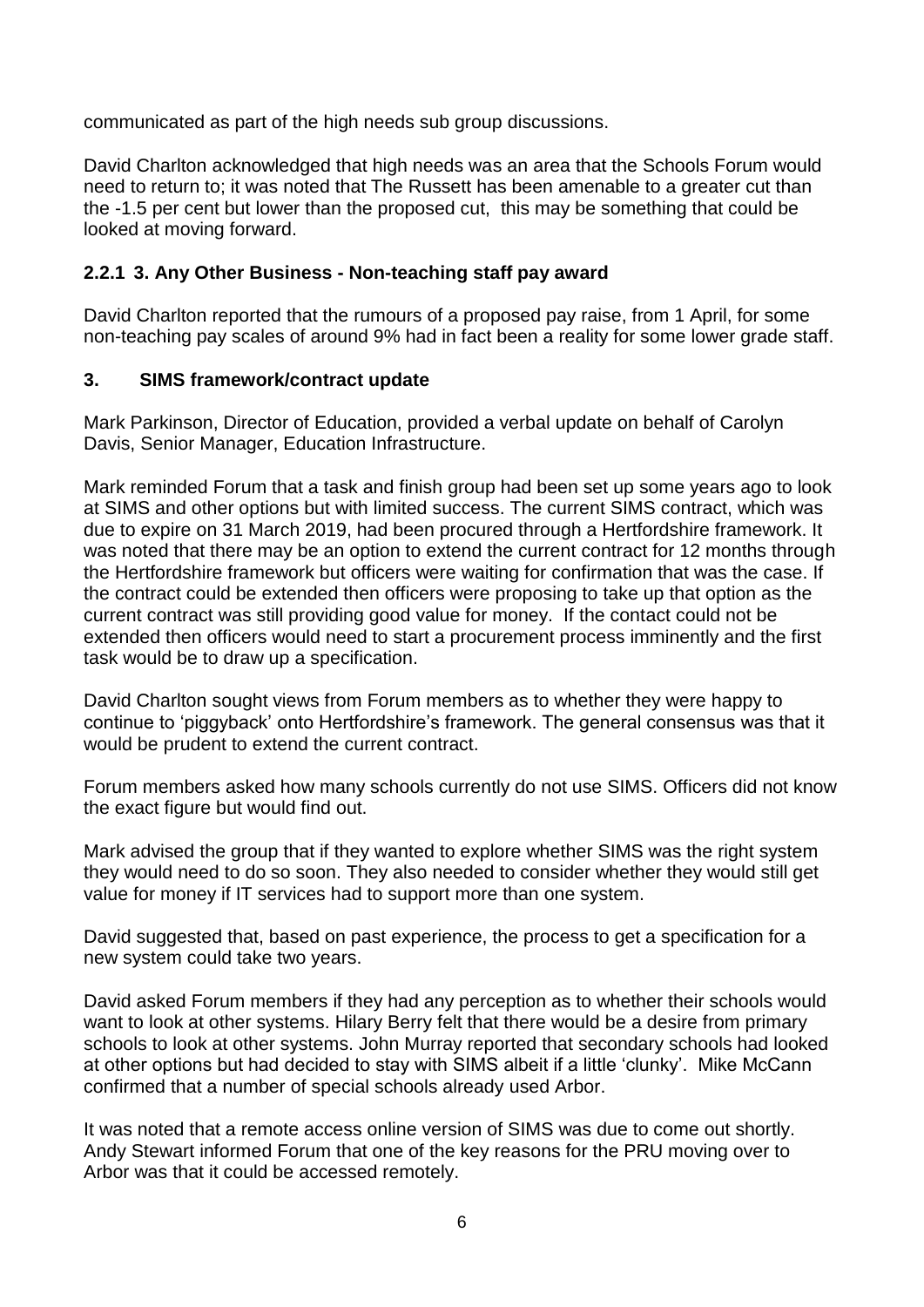It was agreed that a task and finish group be set up to work with officers to ensure that all essential and desirable requirements were captured in the specification. It was felt that a minimum of two members from each sector (excluding Academies as they did not benefit from the contract) with a mixture of SIMS and Arbor users would be appropriate. Sarah Curtis and Kerry Forrester volunteered to represent primary schools but suggested the inclusion of business managers with hands on experience of using the systems be included.

**Resolved that the Schools Forum** task the Clerk to liaise with Carolyn Davis, Senior Manager, Education Infrastructure regarding setting up the task and finish group and seeking representatives from CWASH, CWASSH and Business Managers.

### **4. Reducing Inequalities – Improving Self-Regulation and Academic Resilience in Early Years**

Mark Parkinson introduced the paper as Sarah Lister, Manager - Early Years Team, was unable to attend the meeting. The report outlined a proposal to establish centrally retained Dedicated Schools Grant funding for a dedicated person to implement the Leuven scales.

Natalie Cole, Finance Manager, made reference to paragraph 13, which outlined how the post would be funded from an increase to the Early Years Block following an updated allocation which reflected the take up of the 30 hours extended entitlement. It was noted that the increase to central spend was still within the permitted limit.

Mark sought the reviews from Forum on the proposal. A number of concerns were raise by Forum members.

Sue Anderson was not convinced that, having just lost a number of consultants, the new post would help address the identified gap and suggested that there was a greater need for a special needs consultant rather than one looking at the Leuven scale. Sue also highlighted that the data in the report reflected last year's figures, new ones were due out on Monday and might show a different picture.

Kerry Forrester was concerned that we were just collecting more data when what was needed were interventions.

A number of Forum members supported suggestions that there was a need to refocus resources on special needs, oracy projects and SALT (Speech and Language Therapy).

David Charlton summed up the feeling of the Forum; colleagues were not unsympathetic to making an appointment but questioned if the post was focused on the right area and should be considered further by the Early Years reference group and the Early Years Strategy group before being brought back to Forum. Mark agreed to liaise with Sarah Lister to move this forward as requested.

**Resolved that the Schools Forum** task officers to present the proposal to the Early Years reference group and the Early Years Strategy group to seek their views before being brought back to Schools Forum for a final decision.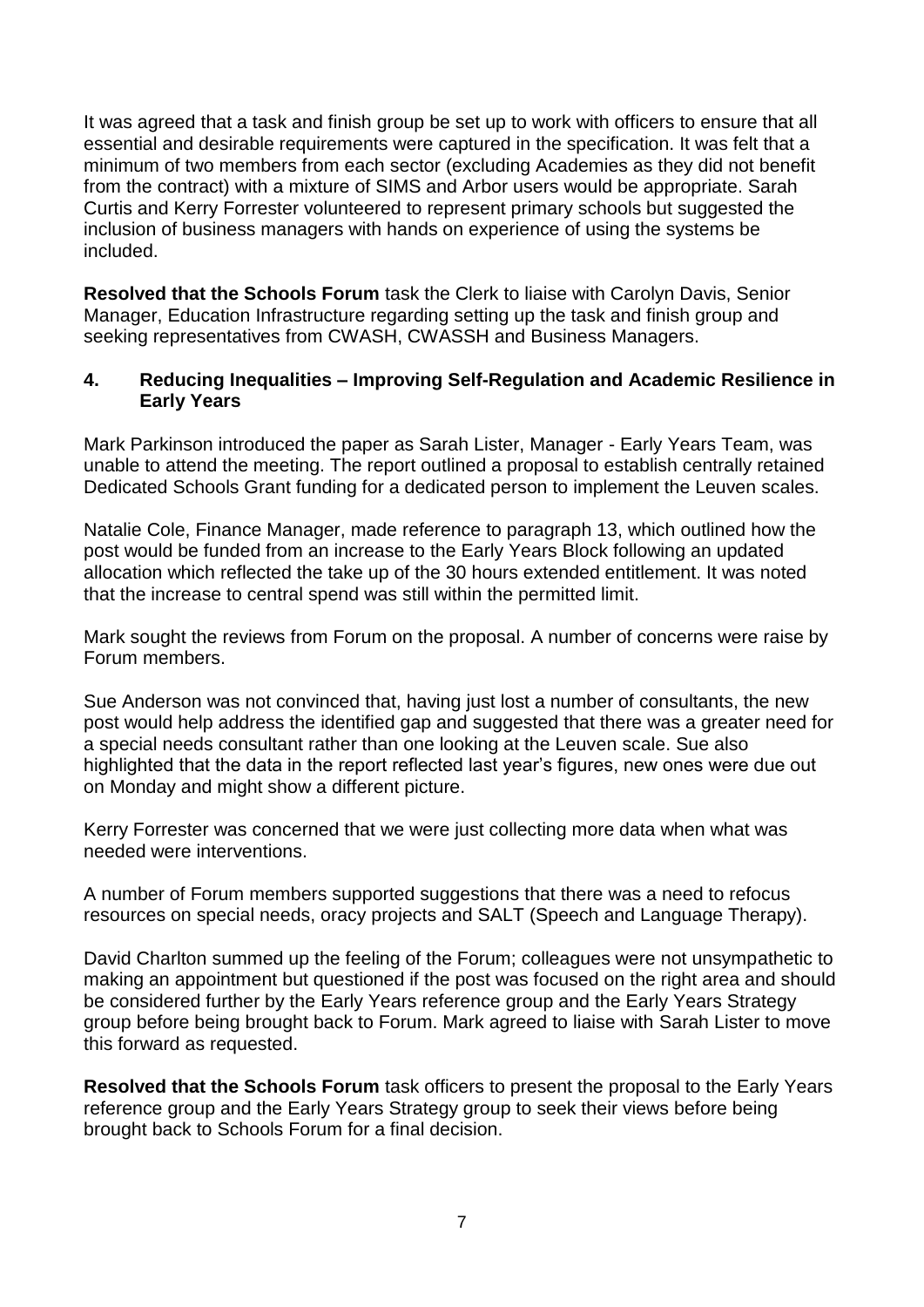### **5. SEND Update on High Need Strategic Review and SEND Funding Audit Summary**

Debbie Gittins introduced the report which provided an update on the progress of the High Needs Strategic Review and a summary of the SEND Funding Audit.

Forum members' attention was drawn to appendix A and the high needs review timescales. It was noted that, due to the governance procedure, any proposed changes to numbers in provision or type of provision could not be implement until 2020. It was noted that the High Needs review report would be brought to Schools Forum in due course.

Debbie confirmed that the SEND funding audit report had been sent to all schools. Forum members' attention was drawn to the SEND review website link [www.thesendreview.com](http://www.thesendreview.com/)  included in the report which gave access to a School self-review of SEN site created by a London consortium. Local Area inspections are resulting in high number of letters of action being issued to Local Authorities and this may increase the focus on SEND in school inspections, therefore schools may wish to consider using the London self-review tool.

Forum members acknowledged that the report was very comprehensive and would have a positive impact if SENCOs were reflecting on and using the recommendations, but questioned whether the report would have filtered down to SENCOs.

Forum members reflected on the best way to ensure the report was shared with SENCOs and agreed it should be promoted through the Headteacher Associations.

Debbie flagged that currently the LA had no direct access to SENCO's however an exercise mapping SENCO networks was currently being undertaken, which was due to be completed by September.

It was noted that there were two SENCO networks being set up through teaching school alliances, one of which Sarah Curtis was involved with ; Sarah and Debbie agreed to liaise regarding promoting the report through the networks.

Mark reminded colleagues that the LA had provided training for SENCOs previously, though not all SENCOs attended, however the LA was not planning to repeat this training as funds were being used for other projects. However 'train the trainer' initiatives focusing on EHC plans and person centred outcomes would be of value.

### **Resolved that the Schools Forum**:

- i. note the contents of the High Needs Strategic Review briefing update, in particular the timescales of any actions arising from the review recommendation;
- ii. task Headteachers Association's with promoting the recommendations in the SEND funding audit; and
- iii. task officers to promote the recommendations in the SEND funding audit through the SENCO networks.
- **6. DSG 2017-2018 final outturn**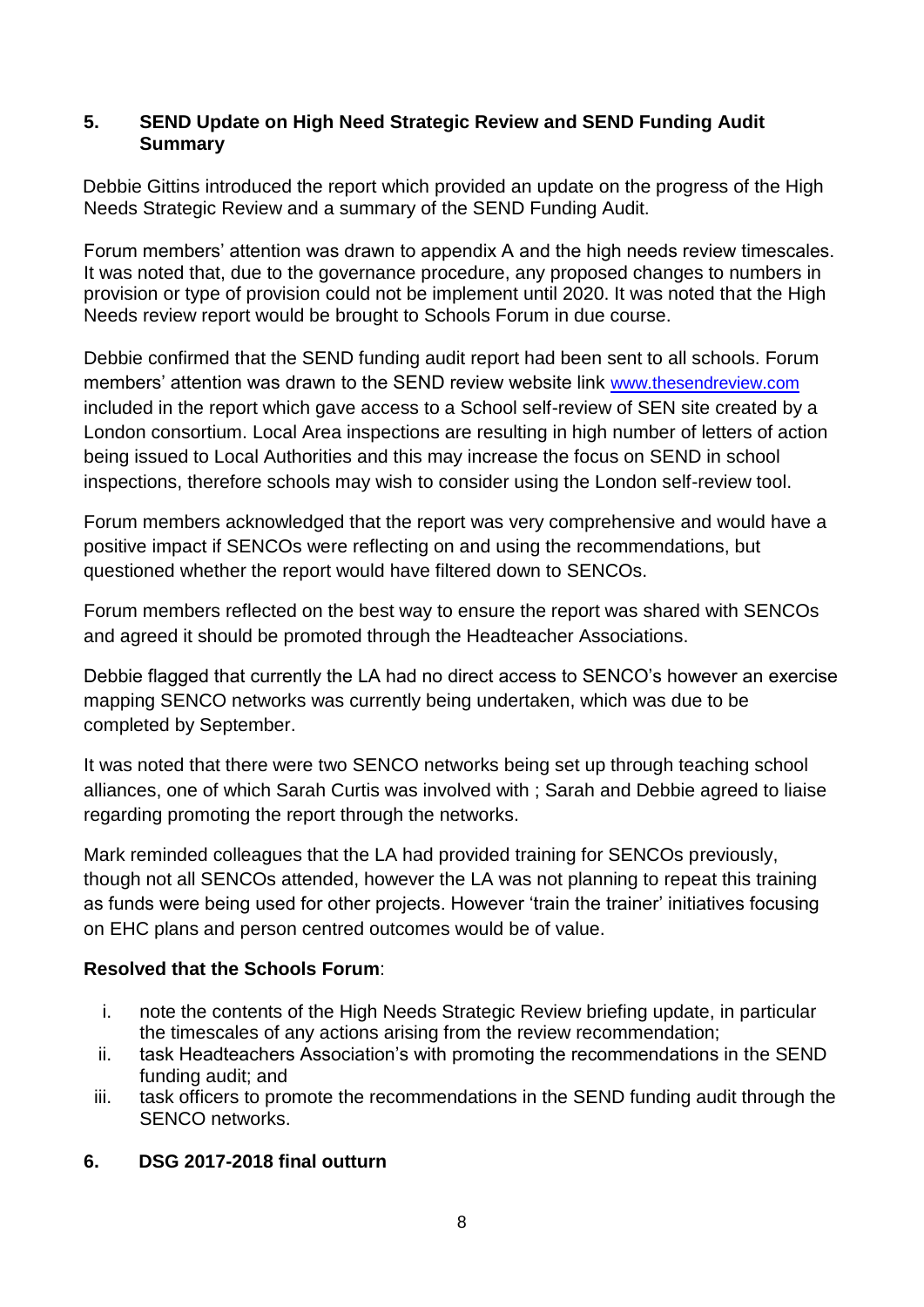Natalie Cole took Forum members through the paper which reported on the 2017-2018 final outturn position for the centrally held DSG budget and outlined proposals as to how the underspend be allocated.

Natalie drew Forum members' attention to a number of variances not evident at the Third Review which resulted in a more favourable outturn position than previously forecasted, outlined in paragraph 4(v).

Mark Parkinson provided further details regarding the work on transitions by CWEIB and the Exclusions task group referred to in the proposals under paragraph 9.

It was noted that transition was a recurring theme identified by CWEIB and a project outline was to be worked up. The exclusions task group had been trigged following Forum discussions around the amount of funding allocated to the Bridge. The group had met twice, so far, and were looking at, amongst other things, how to avoid exclusions, why some pupils struggled to cope at school, interventions and identifying actions.

It was noted that the willingness for all schools to take on board any actions identified was key to this initiative.

The groups' membership comprised representatives from schools (thought no special reps currently) and various services including CIN (Children in Need), Karen Cove, Early Help and Prevention, Michaela Bridge, Exclusions & Education Access and Natalie Cole, Finance.

Forum members were reminded that the LA had to have in place provision for excluded pupils i.e. the PRU or they could face legal challenges.

### **Resolve that the Schools Forum:**

- i. note the final outturn on the 2017-2018 centrally held DSG; and
- ii. endorse the planned allocation and retention of the unspent reserve as recommended by The Schools Forum Finance Sub Group and detailed in paragraph 10 (vote unanimous).

### **7. Financial year 2017-2018 analysis of schools balances (including Academies)**

Natalie Cole introduced the paper which provided the final outturn position of maintained schools in the Borough for the 2017-2018 financial year and academy balances for the latest reported position for the 2016-2017 academic and financial year accounts.

Natalie highlighted the comment in paragraph 13 that these were balances held at a defined point in time and do not represent the financial viability of academies and in the absence of further context, do not explain the way an academy is operating or represent future spending plans or pressures.

It was noted that the overall position showed an increase in balances, this was mainly due to three schools converting to academies, one of which was in deficit.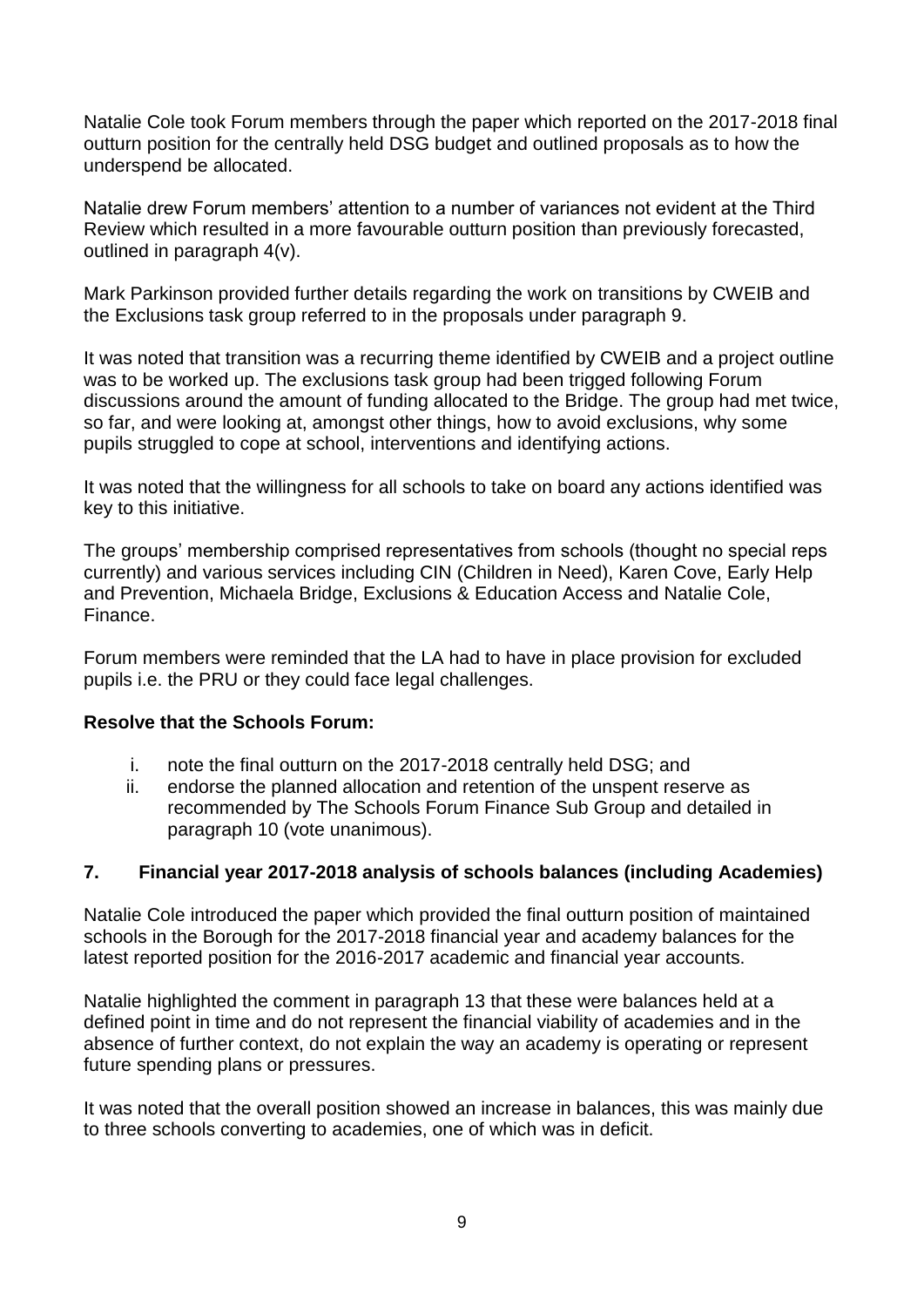Francis Kwateng raised concerns over the plight of small schools in deficit and asked how they could be helped out of a deficit position.

Officers responded that options were limited, funds could not be moved between schools nor could a deficit be written off; schools needed to increase pupil numbers, operate on a better structure, consider federations and sharing resources. Their first challenge was to balance the budget in year, which some schools were struggling to do, before reducing the deficit. Small schools had the added pressure put on them by parents, governors and the community to keep them open. It was noted that academisation would not resolve the issue unless they became part of a MAT (Multi Academy Trust) where resources could be moved between schools.

Forum were informed that there was a small schools working group, facilitated by Hilary Berry, who were planning to set up a conference in autumn to share best practice.

Forum members commented that the high number of carry forwards, over the bench mark threshold of five and eight per cent, made it difficult to claim schools were underfunded and undermines the current political agenda and questioned what could be done. There seemed to be a lack of parity between academies and maintained schools being held to account. Questions were also raised as to how aware governing bodies were of excessive carry forwards.

It was noted that schools with consistence carry forwards were more of a concern than oneoffs. The forward plans for schools that held excess balances over the bench mark threshold for the last three years were being reviewed by officers. Headteacher's of schools projecting sustained balances going forward would be written to in the autumn and officers agree to copy in the Chair of Governors.

**Resolved that the Schools Forum** note the outturn position and movement in balances for both schools and academies and the mechanisms in place to support schools with deficit balances.

### **8. Annual review of Schools Forum membership, constitution and terms of reference – including sub group membership**

David Charlton introduced the report which reviewed the Schools Forum's membership, constitution and terms of reference to ensure that the composition of the Schools Forum was compliant with the regulations.

Forum members' attention was drawn to the revised membership in table 1. The current pupil ratio warranted a reduction of secondary representatives by one and a corresponding increase in academy representatives. It was noted that David Charlton's secondary vacancy would not be filled but an academy representative would be sought by the clerk in due course.

Forum members' were referred to page 20, table 2 and the revised finance sub group membership changes (three governors - primary, secondary, special reduced to two governors). The removal of the requirement of a special governor to attend was done for practical reasons as there was only one special governor on the Forum. Duncan Haworth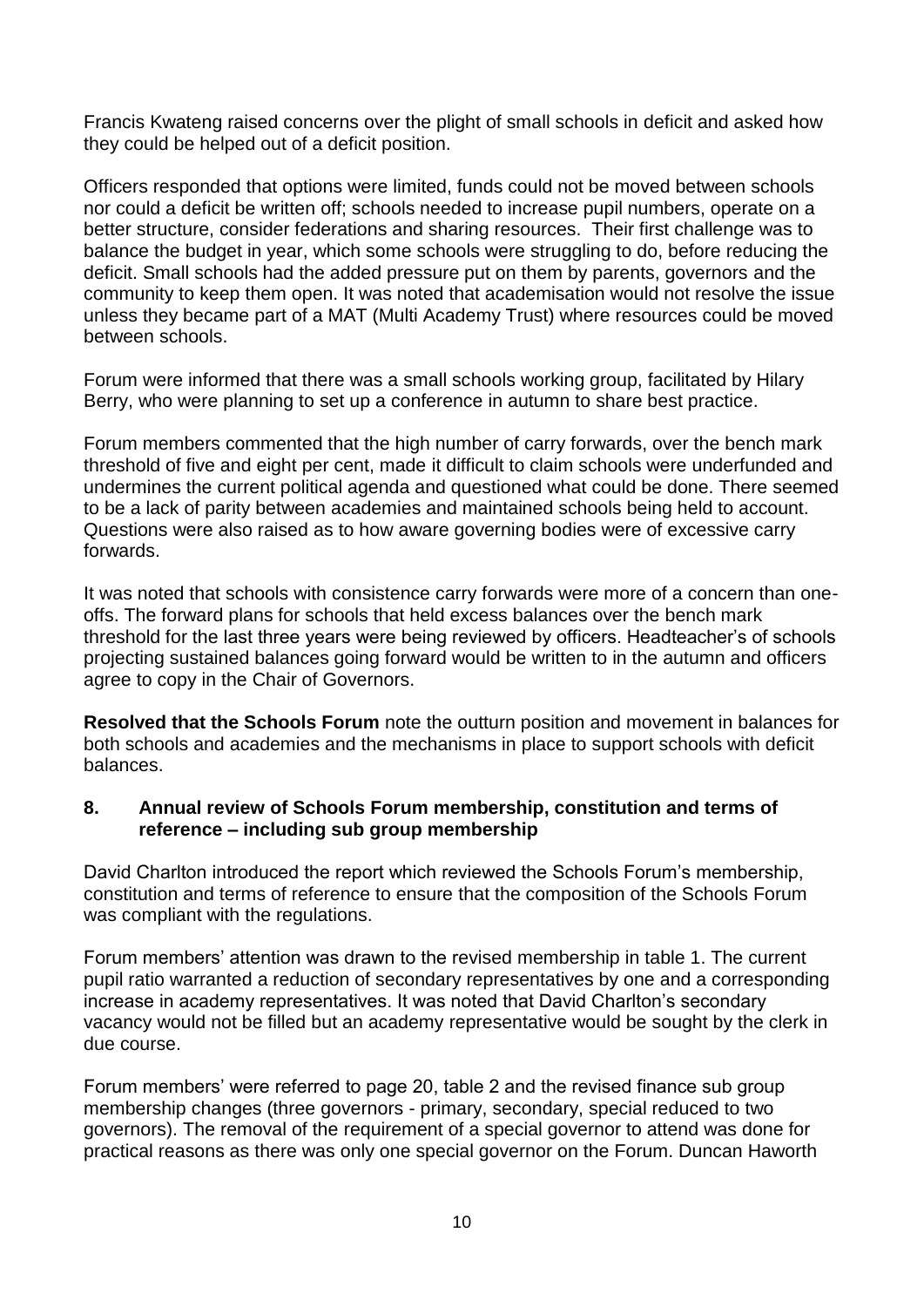would remain on the sub group and the clerk was requested to contact governor representatives not present at the meeting and seek a secondary representative.

A correction was noted to appendix 4 High Needs sub group membership; Kate Docherty was down as CWAPH Chair where as it should have read 'Kate Docherty or CWAPH Chair.

Forum reviewed the current High Needs sub group membership and agreed the following changes/additions:

Mike McCann or Alison Ashley (sub) Francis Kwateng CWAPH chair - observer Katie Tyrie - observer

### **Resolved that the Schools Forum:**

- i. note the changes to the Schools Forum's members; and
- ii. agree the proposed changes to the Schools Forum finance sub-group membership

### **9. Directed revisions to schemes for financing schools**

Natalie Cole introduced the report which provided an update to the Schools Forum on the Directed Revisions to Schemes for Financing Schools issued by the Department for Education (DfE) in March 2018 which were to be incorporated in the Cheshire West and Chester Scheme.

Forum members' attention was drawn to paragraph 6-8 and the updates to the guidance. It was noted that in respect of the guidance in paragraph 6, reflecting changes on balances of closing schools, CWAC did not have school closures only academy conversations.

Natalie informed Forum members that the change in guidance to allow a de-delegated budget for early retirement and redundancy costs to be created (paragraph 7-8) had been discussed with the finance sub group but there was no willingness to pursue this option given the complexities involved in agreeing contributions and managing requests against the budget.

### **Resolved that the Schools Forum:**

- i. approve the revisions to the scheme to be reflected in the updated Scheme published July 2018; and
- ii. did not wish to pursue the option to allow a de-delegated budget for early retirement and redundancy costs to be created.

### **10. f40 National funding formula (NFF) briefing paper**

David Charlton introduced the item. David had hoped Councillor Meardon, who was a member of the f40 committee, would have been present at Forum to provide further information but had been unable to attend.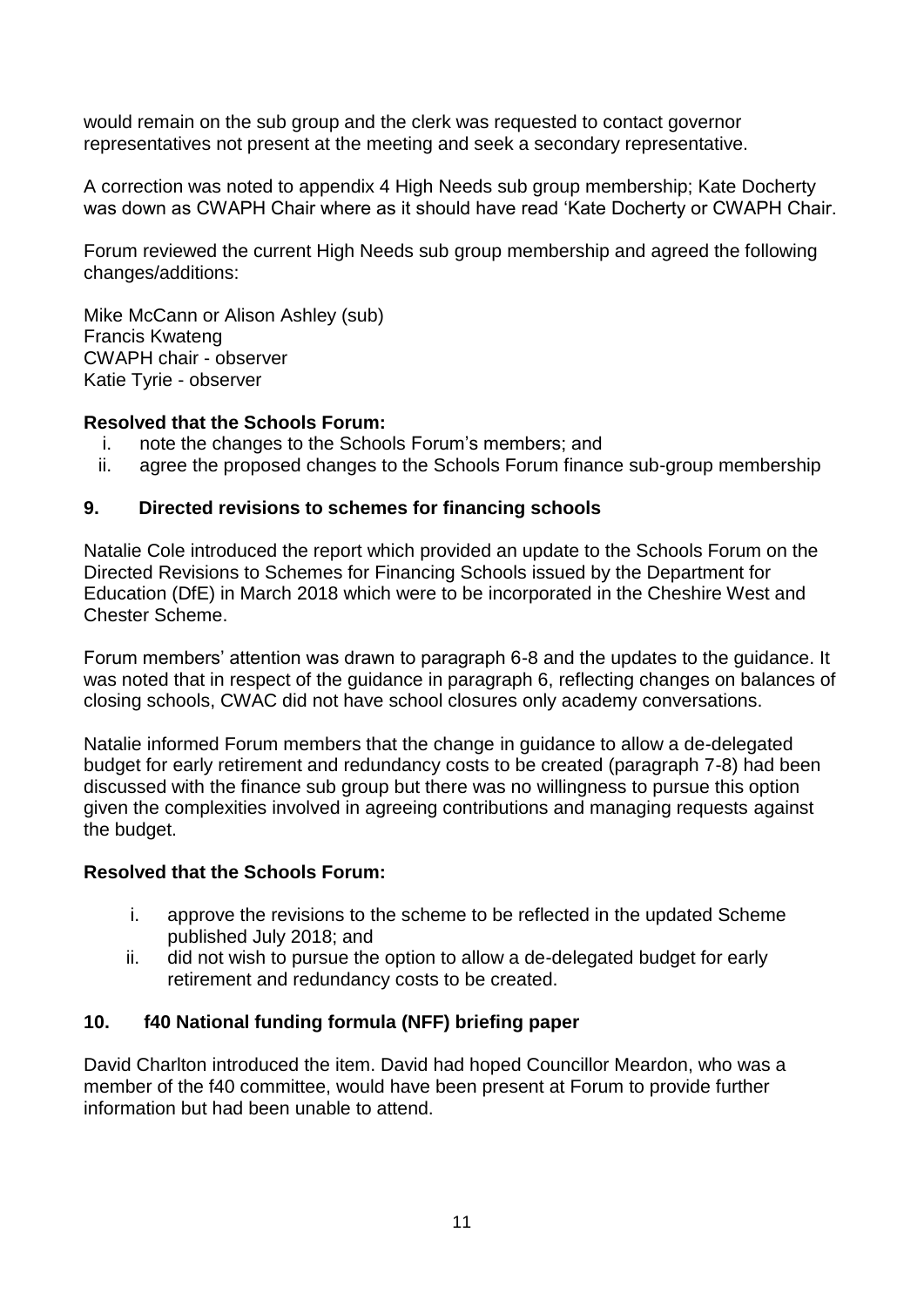Forum members were urged to read the paper as it 'opened ones eyes' to the challenges schools would face moving forward under the NFF, including what little leverage the LA would have to make schools inclusive.

### **11. Any Other Business**

### **11.1 Fixed Penalty Notices (FPN)**

Francis Kwateng sought clarification regarding how the funds received from FPN fines were used and requested that the paper work be reviewed as currently it was excessive.

Officers responded that the fines contributed towards the costs of processing the FPNs including legal representation. Concerns regarding the paper work would be passed onto the appropriate department.

### **11.2 Speech/Presentation - Schools Forum Chair**

John Murray spoke on behalf of the Schools Forum and reflected on David's significant contribution to schools over his 10 year tenure ship as Schools Forum Chair and presented David with a leaving gift.

David thanked colleagues and reflected on how the role of Chair and the Forum had changed over the years.

### **12. Next meeting**

Next meeting 8 October 2018.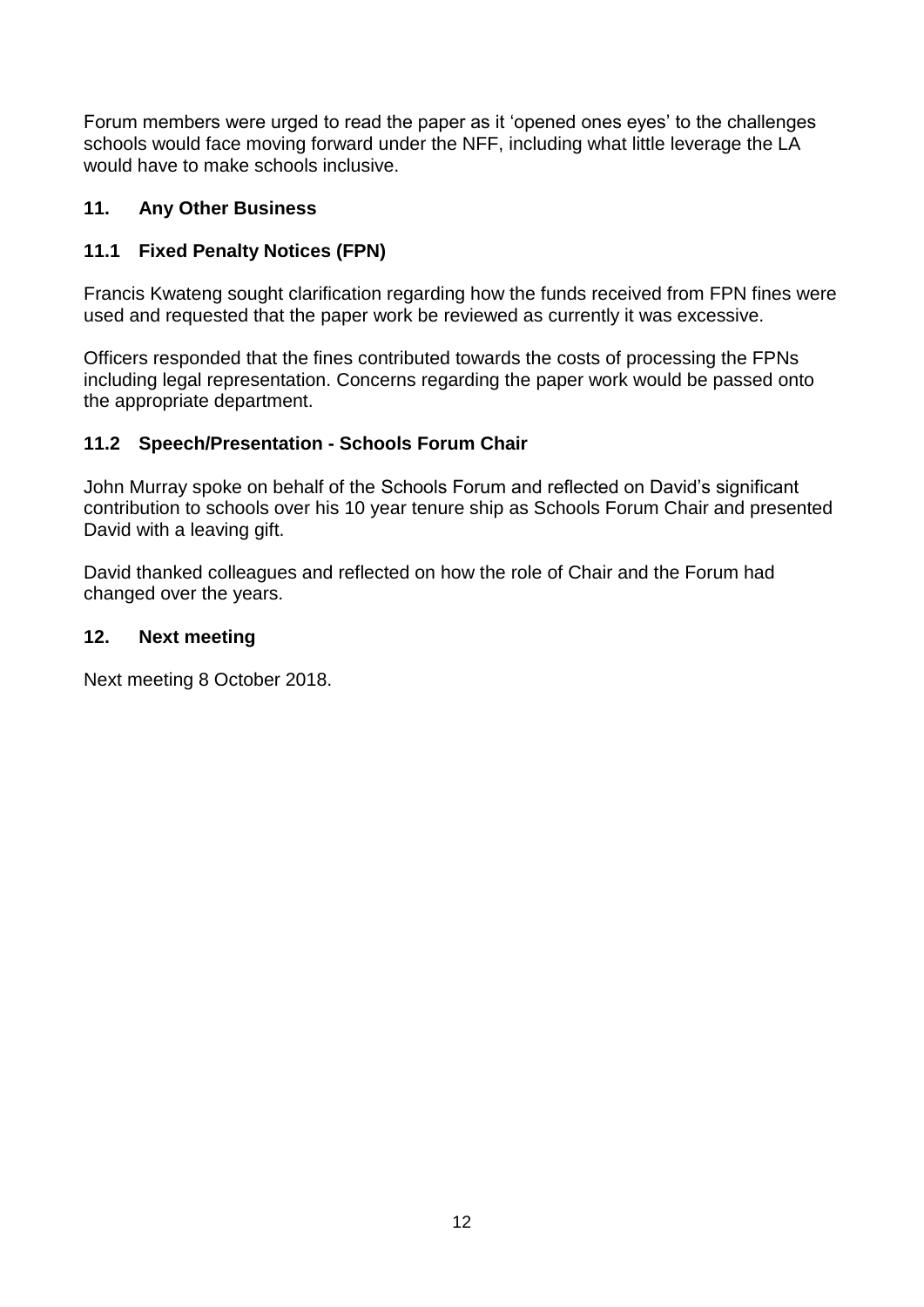### **Cheshire West and Chester Schools Forum 8 October 2018**

### **Agenda Item 6**

### **Final Allocation of the Dedicated Schools Grant for 2018-2019**

### **Purpose of the report**

1. To report to the Forum the final allocation of the Dedicated Schools Grant (DSG) for 2018-2019 as published by the Education and Skills Funding Agency in July 2018, highlighting the changes from the draft allocation used in budget setting for this financial year.

### **Recommendations**

2. The Schools Forum is asked to note the amendments to the DSG allocation for the high needs and early years funding blocks and the adjustments to centrally held budgets for 2018-2019.

### **Background**

- 3. In December 2017, the Education and Skills Funding Agency (ESFA) announced the details of the DSG funding settlement for the 2018-2019 financial year. This was the basis for setting the schools budget share and centrally held budgets for 2018-2019 and were agreed at the January 2018 Forum.
- 4. In July 2018, the ESFA published revised DSG allocations for all local authorities to reflect changes in high needs commissioned places, early years census data and academy recoupment. It is a requirement for local authorities to discuss the published DSG allocation with the Schools Forum in confirming that the grant has been used in support of schools.

### **Changes to the Allocation**

- 5. The indicative DSG allocation available in January 2018 for the local authority was £258.779m. A table detailing this calculation which was presented to the Schools Forum in January 2018 is included in Appendix A.
- 6. Table 1 below shows in summary the changes to the Local Authority's allocation since January 2018. The net change to the allocation is a increase of £0.942m giving a revised allocation of £259.721m. Adjustments have been made to the amount of academy recoupment following three conversions on 1 March 2018 and three conversions on 1 May 2018 and gave a net decrease of £5.353m to the funding held by the Local Authority. A temporary adjustment of £0.860m relating to the final early years funding from 2017-2018 has been made to the allocation, however this was accounted for in 2017-2018. Details of individual amendments are then included in Table 2 in paragraph 7.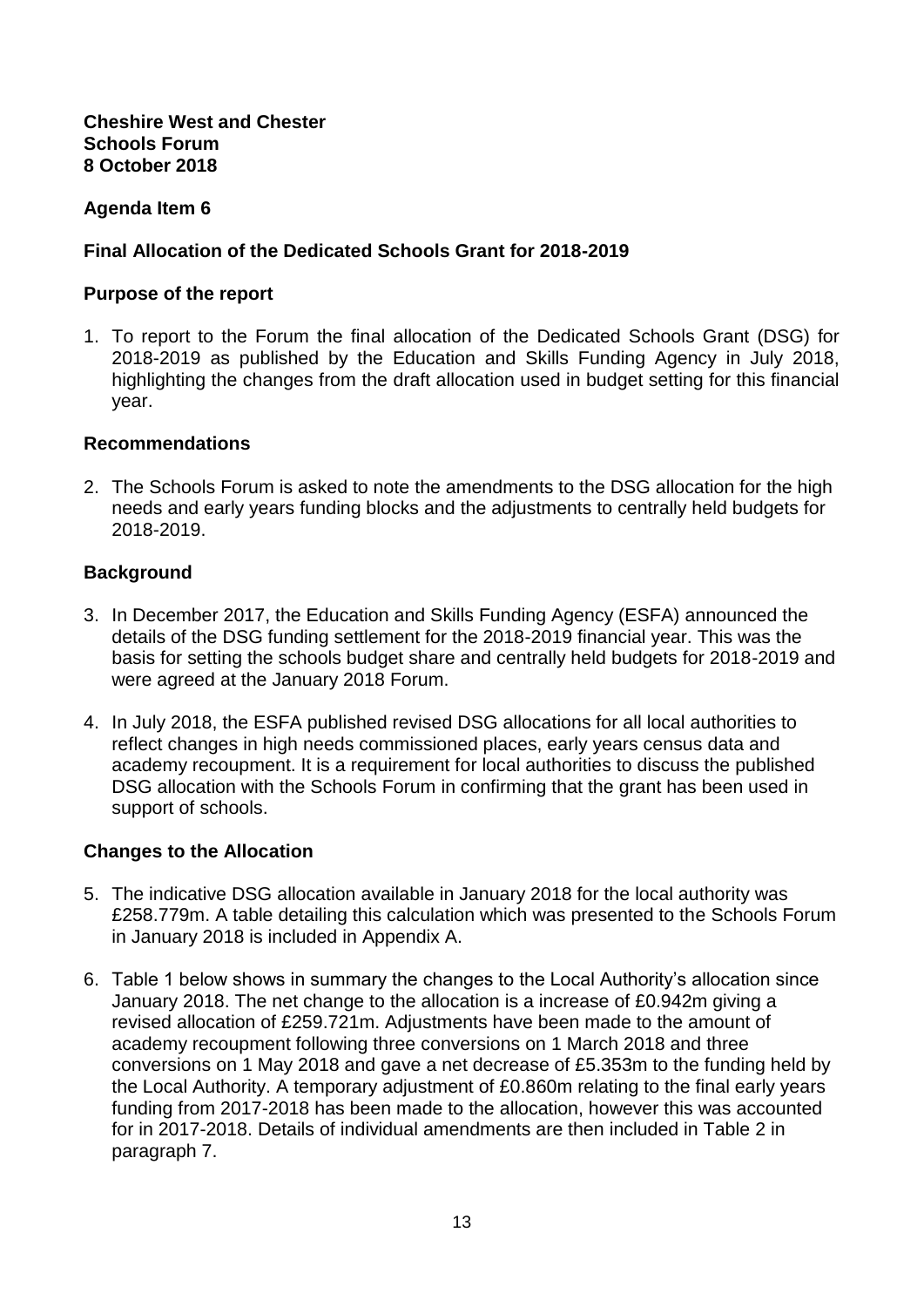|  |  | Table 1 Summary of change to the final DSG allocation |
|--|--|-------------------------------------------------------|
|  |  |                                                       |

|                                       | Indicative | Final<br>July |          |
|---------------------------------------|------------|---------------|----------|
|                                       | January    | 2018          | Change   |
|                                       | 2018 £m    | £m            | £m       |
| <b>DSG Allocation</b>                 | 258,779    | 259.721       | 0.942    |
| Less deductions for high needs places | (2.894)    | (2.882)       | 0.012    |
| Less academy recoupment               | (53.251)   | (58.604)      | $-5.353$ |
| Temporary funding adjustments         |            | 0.860         | 0.860    |
| <b>Net DSG allocation</b>             | 202.633    | 199.095       | $-3.538$ |

7. In order to maintain the integrity of the budgets set on the indicative allocations, adjustments have been made to budgets in accordance with the reason for the change in the allocation. For example, the increase in funding due to lower pupil numbers on the early years census has been adjusted with a budget increase to the early years budget for place funding. The actions that have been taken for each adjustment are shown in Table 2 below.

Table 2 Adjustments to DSG allocation January 2018 to July 2018

| Funding<br><b>Block</b>                     | <b>Description of Adjustment</b>                                                                                                                                             | Adjustment<br>£m | Budget adjustment actioned                                                   |
|---------------------------------------------|------------------------------------------------------------------------------------------------------------------------------------------------------------------------------|------------------|------------------------------------------------------------------------------|
| Early<br>Years<br>block                     | Universal three and four year<br>old funding - increase to 2018-<br>2019 baseline funding due to<br>pupil numbers increasing from<br>January 2017 to January 2018<br>census. | 0.002            | Increase in centrally held Early<br>Years budget for place funding           |
| Early<br>Years<br>block                     | Extended three and four year<br>old funding - increase to 2018-<br>2019 baseline funding due to<br>pupil numbers increasing from<br>estimate to January 2018<br>census.      | 1.578            | Increase in centrally held Early<br>Years budget for place funding           |
| Early<br>Years<br><b>Block</b>              | Correction to 2017-2018<br>funding for seven months of<br>increase in pupil numbers in<br>January 2018 census                                                                | 0.860            | Accounted for in 2017-18, no<br>adjustment to budget in 2018-<br>19          |
| 2<br>Other<br>old<br>year<br>funding        | Decrease in two year old<br>funding from actual participation<br>recorded in January 2018<br>census                                                                          | $-0.267$         | Decrease in centrally held<br>budget for 2 year old place<br>funding         |
| Other<br>Early<br>Years<br>Pupil<br>Premium | Increase to reflect actual take<br>up from previous estimate                                                                                                                 | 0.024            | Increase in centrally held<br>budget for early years pupil<br>premium claims |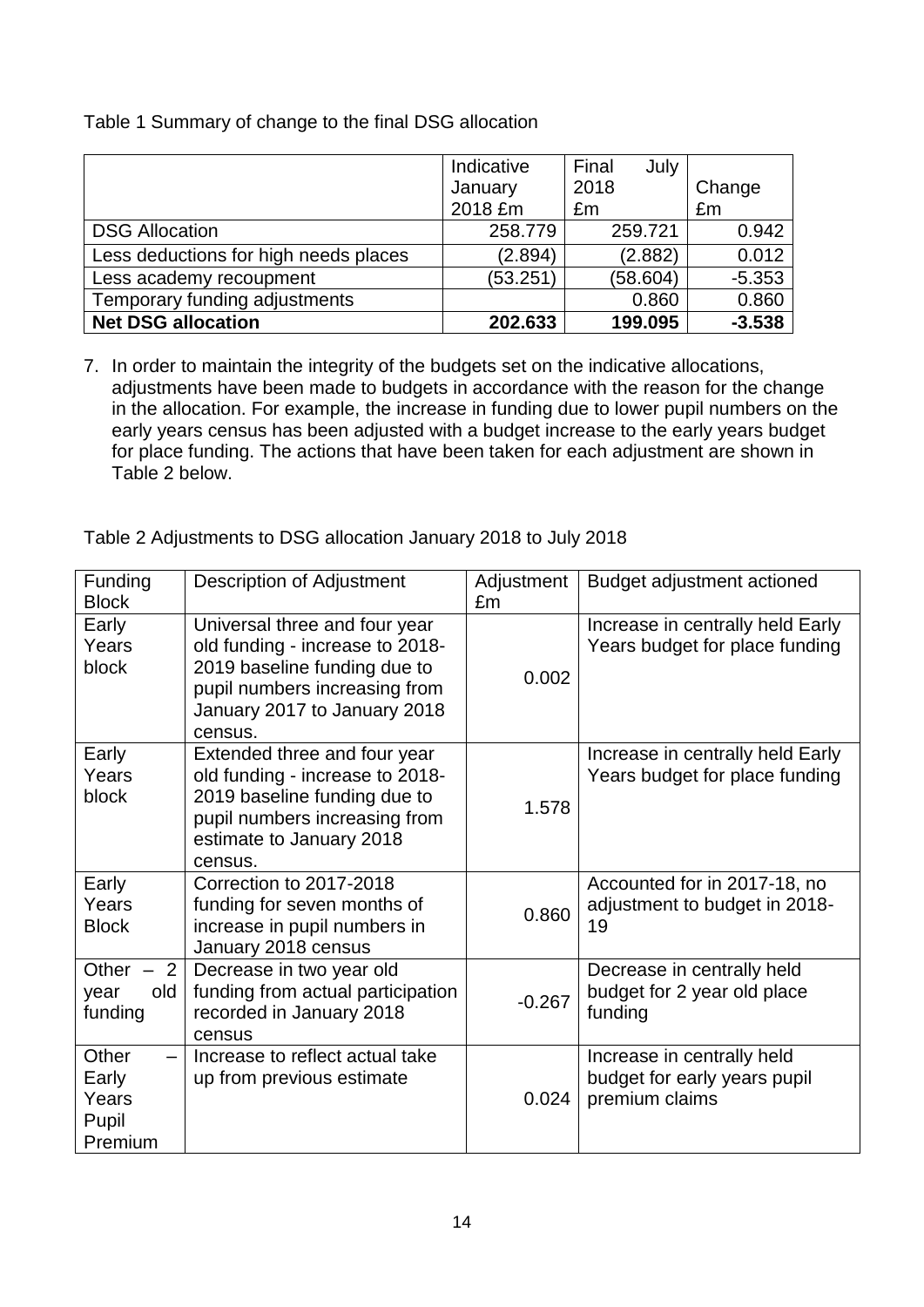| Funding<br><b>Block</b>                                    | Description of Adjustment                                                 | Adjustment<br>£m | Budget adjustment actioned                                                                                              |
|------------------------------------------------------------|---------------------------------------------------------------------------|------------------|-------------------------------------------------------------------------------------------------------------------------|
| Other<br>Suppleme<br>ntary<br>nursery<br>school<br>funding | Increase to reflect increase in<br>January 2018 census                    | 0.006            | Allocated to nursery school                                                                                             |
| High<br><b>Needs</b><br><b>Block</b>                       | Adjustment for outcomes to<br>high needs change process                   | 0.012            | Increase in high needs places<br>budget                                                                                 |
| High<br><b>Needs</b><br><b>Block</b>                       | Import/export adjustment for<br>high needs places in other<br>authorities | $-0.402$         | Decrease in high needs<br>budgets across 16-25, special<br>schools, non-maintained<br>special schools and<br>mainstream |
| <b>Schools</b><br><b>Block</b>                             | Academy recoupment for<br>conversion of six primary<br>schools            | $-5.353$         | Adjustments reflected in<br>Schools Block funding in line<br>with agreed school funding<br>formula budgets.             |
| TOTAL                                                      |                                                                           | $-3.538$         |                                                                                                                         |

### **Next Steps**

8. The revised allocations and adjusted budgets will form the basis of reporting for the remainder of 2018-2019.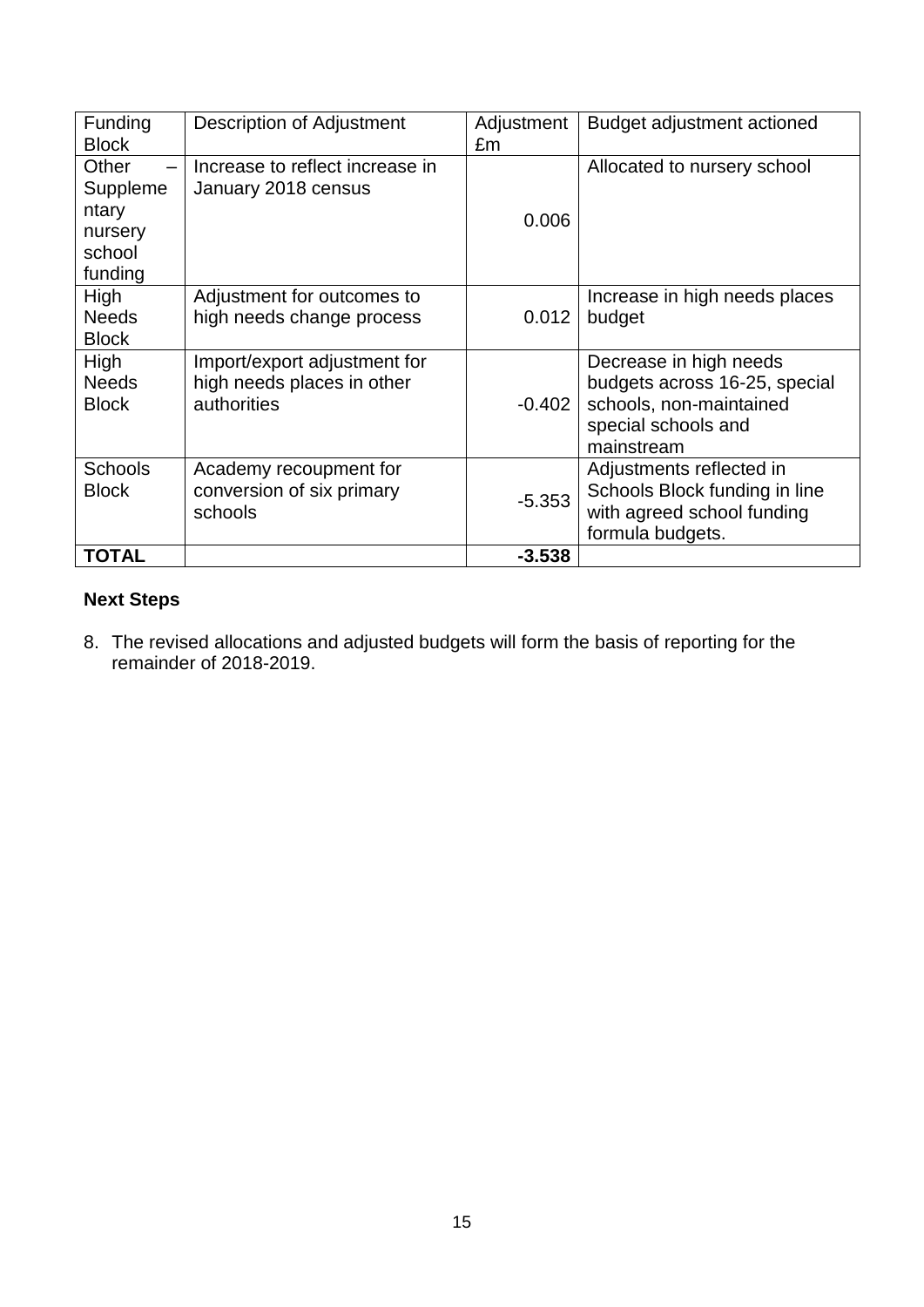### **Appendix A**

### **Extract from report to Schools Forum January 2018**

### **Indicative DSG 2018-2019**

|                                          |                | Amount  |            |
|------------------------------------------|----------------|---------|------------|
|                                          | Pupil          | per     | Allocation |
| <b>DSG Allocation Block</b>              | <b>Numbers</b> | pupil £ | £000       |
| <b>Schools Block</b>                     |                |         |            |
| <b>Schools Block Unit of Funding</b>     |                |         |            |
| Primary unit of funding                  | 27,116         | 3,999   | 108,427    |
| Secondary unit of funding                | 17,311         | 5,003   | 86,610     |
| Funding of growth and premises           |                |         | 3,906      |
|                                          | 44,427         |         | 198,943    |
| <b>High Needs Block</b>                  |                |         |            |
| Based on historic spend                  |                |         |            |
| <b>NFF</b>                               |                |         | 37,427     |
| 0.5% cash increase                       |                |         | 215        |
| Pupil number increase                    |                |         | 105        |
|                                          |                |         | 37,747     |
| <b>Early Years Block</b>                 |                |         |            |
| three and four year old free entitlement | 3,031          | 4,085   | 12,382     |
| Maintained nursery supplement            |                |         | 86         |
| Disability access funding                |                | 615     | 74         |
| <b>Additional 15 hours</b>               | 916            | 4,085   | 3,743      |
|                                          |                |         | 16,273     |
| <b>Central School Services Block</b>     |                |         |            |
| Ongoing responsibilities                 | 44,427         | 40      | 1,776      |
| <b>Historic commitments</b>              |                |         | 1,265      |
|                                          |                |         | 3,041      |
| <b>Additions to DSG</b>                  |                |         |            |
| Two year olds                            | 528            | 5,016   | 2,649      |
| Early years pupil premium                |                |         | 125        |
| <b>Total DSG Allocation</b>              |                |         | 258,779    |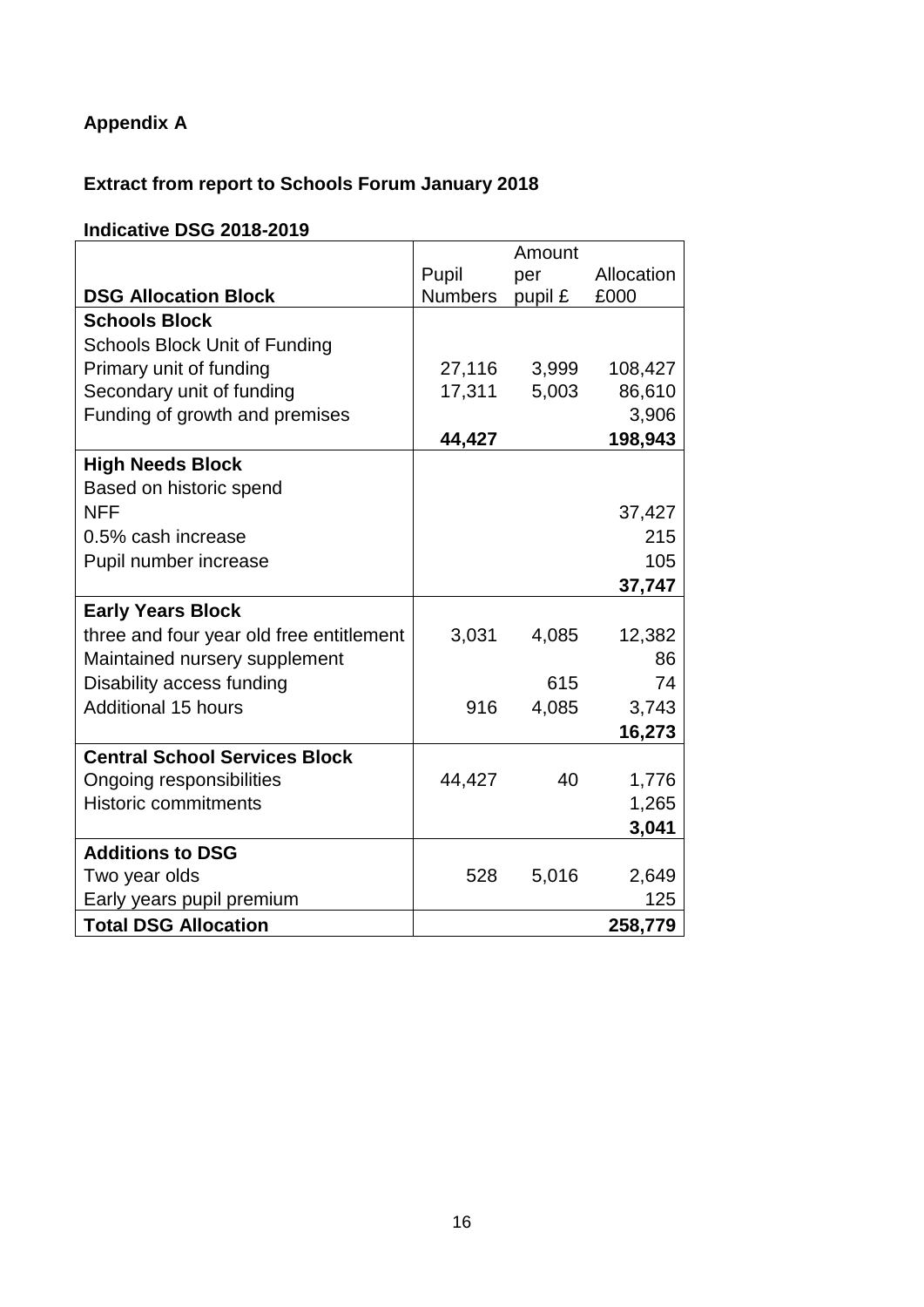### **Agenda Item 7**

### **Dedicated Schools Grant (DSG) 2018-2019 Forecast Outturn at First Review**

#### **Purpose of the Report**

1. The purpose of the report is to provide an update on the financial forecast outturn position for 2018-2019 for centrally held DSG as reported at the First Review. This is based on the position at July 20187.

#### **Recommendations**

2. The Forum is asked to note the First Review position on the DSG.

### **Forecast Outturn**

- 3. The forecast outturn position for the centrally held DSG is a net overspend of £0.4m. This net forecast position includes the following key variances:-
	- There is a forecast overspend of £0.3m on 16-25 top up payments to FE colleges. This is due to an in year reduction in the DSG funding following the import/export adjustment of the high needs block.
	- Additionally there are increased forecast costs for placements at Independent and Non Maintained Special Schools of £0.3m which is partially offset by a forecast underspend of £0.2m on children placed in other Authority's schools.
	- Savings arising from staffing vacancies across the Education service are forecast at £0.1m.
	- The de-delegated schools budget, which is traditionally ring-fenced to maintained schools, is forecast to overspend by £56k. This is due to a higher forecast spend on the maternity leave contingency for primary schools.
- 4. On the assumption that the de-delegated balances are earmarked carry forwards for 2019-2020, the forecast net overspend for 2018-2019 is £0.35m, which is largely due to increased demand for SEN. Officers will continue to monitor the financial position and seek ways to mitigate the impact across all areas of the DSG, but Schools Forum should note that, in the first instance, this will be a call on the unapplied DSG carry forward from 2017-2018. In addition, the future year impact of any ongoing budget pressure arising this year will also need to be factored into the 2019-2020 budget, which will be presented for consideration in December.

### **Next Steps**

5. To review the forecast DSG outturn position as part of the Second Review.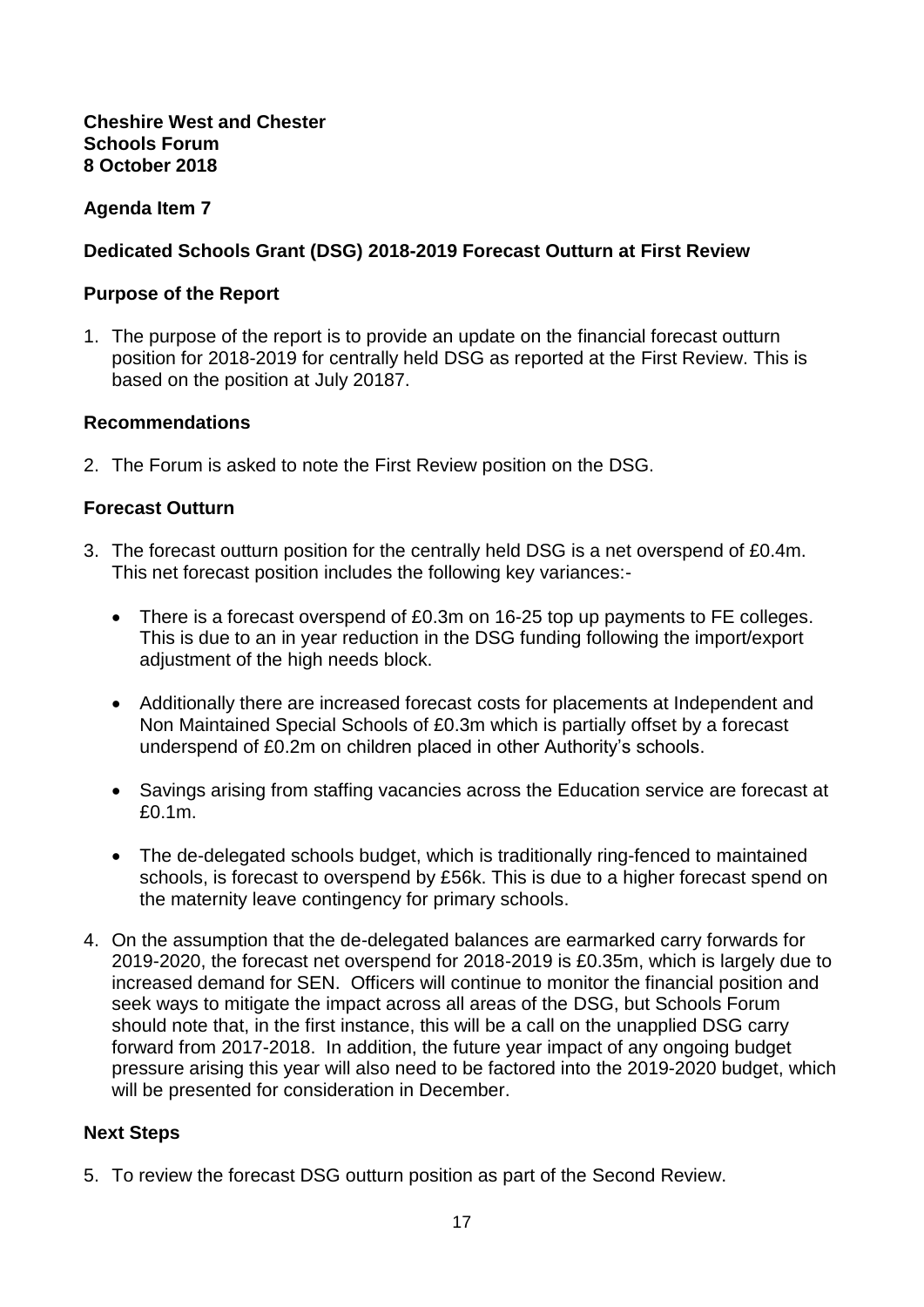**Cheshire West and Chester Schools Forum 8 October 2018**

### **Agenda Item 8**

### **School Funding Arrangements for 2019-2020**

#### **Purpose of the Report**

1. The purpose of the report is to provide Schools Forum with details on the school funding arrangements for 2019-2020 following the publication by the Department for Education (DfE) in July 2018. The report also details the impact on Cheshire West and Chester and proposals for consulting with schools and Schools Forum on the arrangements for 2019-2020.

#### **Recommendations**

2. The Forum is asked to note the report, in particular the steps that have been taken by the Finance Sub Group to commence consultation with schools. A separate consultation document with schools and Schools Forum has been published prior to the 8 October meeting and Forum is asked to consider this document for discussion and recommendation at the meeting.

#### **Background**

3. In 2018-2019 the government introduced a National Funding Formula (NFF) for schools which replaced the previously historic basis for distributing Dedicated Schools Grant (DSG) funding for local authorities. It is the government's intention to move to a hard national funding formula for schools under which school allocations would be determined nationally without any local authority involvement. However, as the formula represents significant change and some elements are still yet to be addressed, and a 'soft' approach will be implemented until 2021-2022. Under a soft formula, local authorities will continue to determine, in conjunction with their schools and Schools Forum, the formula which will distribute the total funding to maintained schools and academies.

### **NFF arrangements for schools and high needs for 2019-2020**

- 4. In July 2018, the DfE published arrangements for schools and high needs funding for 2019-2020 financial year. The operational guidance includes details on allocations for all funding blocks except for the early years block which is due in the autumn.
- 5. The structure of the NFF in 2019-2020 is not changing. Some elements of the formula are being updated and there are also some small technical improvements being made. In 2019-2020, the NFF will again set notional allocations for each school, which will be aggregated, and used to calculate the total schools block received by each local authority.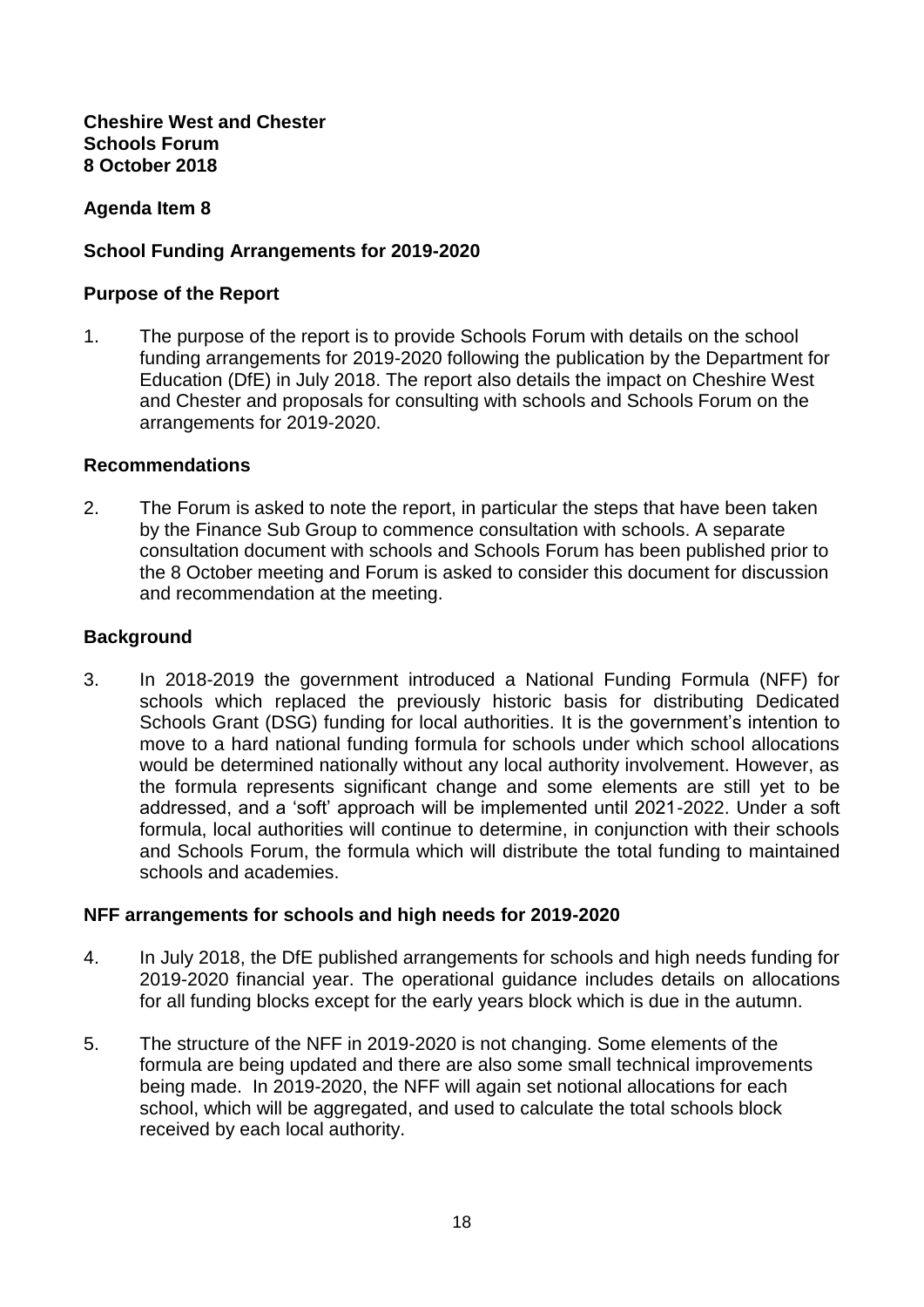6. The DfE have published illustrative local authority and school level allocations for the schools block, high needs block and central school services block. These include the actual Primary Units of Funding and Secondary Units of Funding that will be used to calculate local authorities' actual schools block allocations in December 2018 (see appendix A). The provisional allocations for the high needs and central school services blocks will be further updated in December 2018. Spending plans beyond 2019-2020 for all blocks will be subject to the next spending review.

### **Changes to Schools Block Funding allocations**

- 7. The following areas of the NFF are being updated in 2019-2020, in line with the approach and commitments set out previously. These are:
	- The minimum per pupil funding levels for secondary schools will increase to £4,800 and the minimum per pupil funding level for primary schools will increase to £3,500. A new minimum per pupil level for Key Stage 4-only schools of £5,100 will be introduced along with a change to Key Stage 3 levels in middle schools.
	- The funding floor will increase to ensure that all schools will attract at least a 1% gain per pupil against their 2017-2018 baselines.
	- The gains cap will increase to 6.09% per pupil against 2017-2018 baselines so that underfunded schools can gain a further 3% on top of the 3% they gained in 2018-2019.
	- The primary low prior attainment (LPA) factor value is being adjusted from £1,050 in 2018-19 to £1,022 to reflect the increasing cohort arising from changes made to the Early Years Foundation Stage Profile in 2013. The total proportion of spend on primary LPA is being maintained.
	- Funding for premises factors will continue to be based on the amount that local authorities planned to spend in the previous year plus an inflationary uplift for PFI. The long-term approach to premises factors in the NFF is being considered.

### **Growth funding allocations**

- 8. In 2018-2019, growth funding was allocated to local authorities based on what they had planned to spend on growth and falling rolls in 2018-2019. In 2019-2020, a formulaic approach to allocating growth funding to local authorities will be implemented to ensure that this funding is distributed fairly and consistently using the following approach:
	- Growth allocations for 2019-2020 will be based on pupil data from the October 2018 census (and are therefore not yet reflected in the illustrative allocations but will be provided in the December indicative allocation).
	- Funding will be allocated to local authorities based on the actual growth in pupil numbers they experienced the previous year measured at middle layer super output area (MSOA)1 level. MSOAs are small areas to enable 'pockets' of growth within local authorities to be identified. The increase in pupil numbers in each MSOA in the local authority between the two most recent October censuses will be counted. Only positive increases in pupil numbers will be included, so a local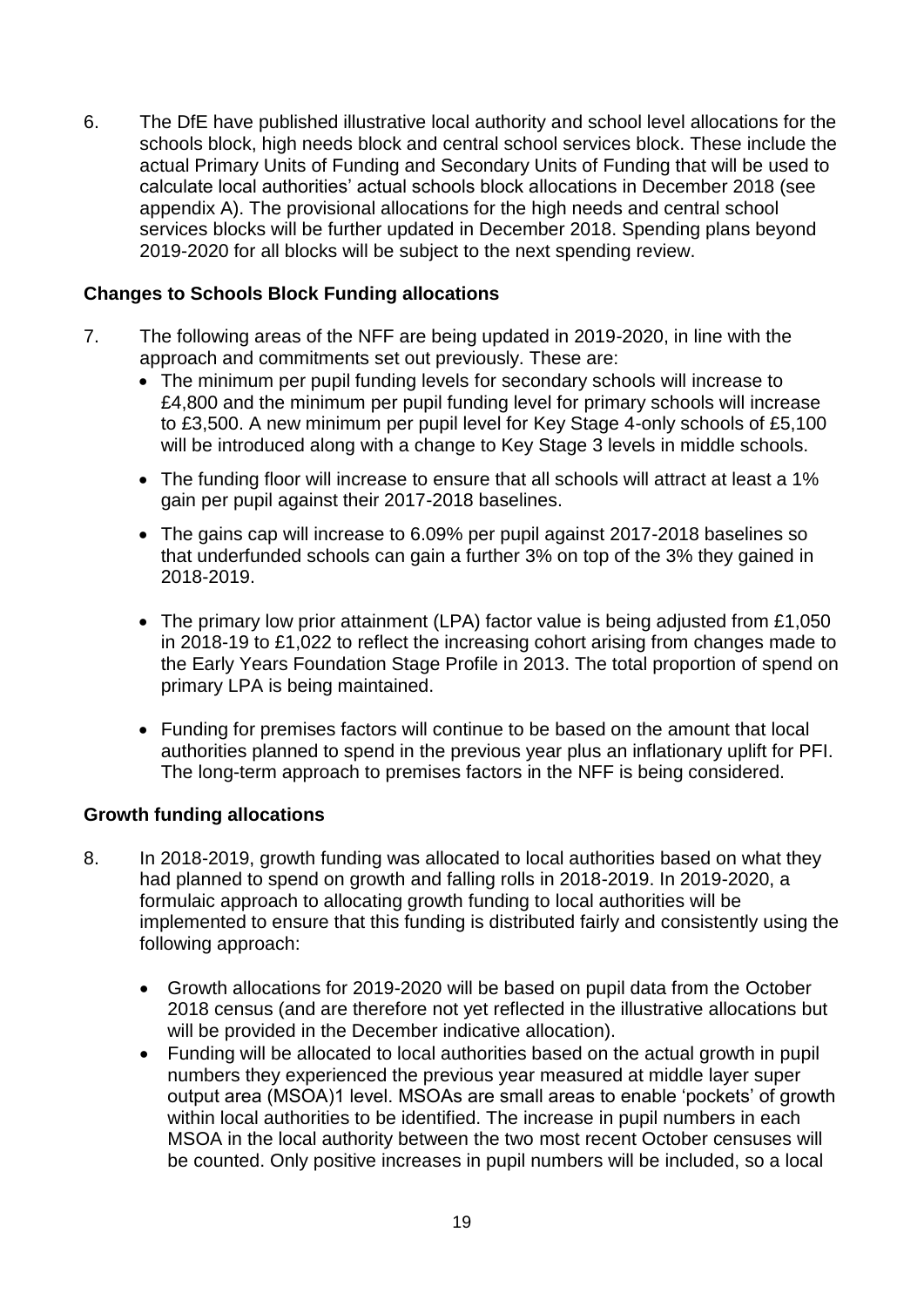authority with positive growth in one area, and negative growth in another, will not be denied growth funding.

• For each local authority, the growth factor will allocate £1,370 for each primary 'growth' pupil, £2,050 for each secondary 'growth' pupil, and £65,000 for each brand new school that opened in the previous year. Local authorities are not expected to use these rates in their local arrangements for funding growth and allocations will not be made available at school level. Local authorities should continue to make decisions about growth funding locally as they do now and will continue to have the ability to 'top slice' their overall schools block funding to fund pupil number growth.

### **Changes to High Needs Block Funding allocations**

9. The basic structure of the high needs national funding formula in 2019-2020 is not changing. The allocation will be updated for changes in pupil numbers and their movement between local authorities (captured by the basic entitlement factor update and import/export adjustment). In addition, the funding floor will increase so all authorities will attract at least a 1% gain against their 2017-2018 baselines. The gains cap will increase to 6.09% compared to 2017-2018 baselines so that underfunded local authorities can gain a further 3% on top of the 3% they gained in 2018-2019 however this does not apply to Cheshire West and Chester as we did not gain from the NFF.

### **Hospital education**

10. In 2018-2019, local authorities were funded for hospital education on the basis of their planned spending in 2017-2018, plus a 0.5% uplift. The provisional high needs allocations for 2019-2020 will increase that uplift to 1% over 2017-2018 baselines. The DfE intention going forward is to combine local authority spending data with NHS data to develop a new, formulaic hospital education factor in the NFF, which better responds to the number of patients needing education. Options are to be consulted on in the autumn and changes could then be introduced to the final high needs allocations for 2019-2020. Any changes would not result in local authorities seeing a reduction in the hospital education factor amounts included in the provisional high needs allocations for 2019-2020.

### **Post 16**

11. Further changes on post 16 funding are to be communicated in the autumn including a proposal to replace element 1 funding with a flat rate instead of using the national post 16 funding formula.

### **Transfers between funding blocks**

12. The 99.5% schools block ring-fence will be maintained in 2019-2020 to ensure that the vast majority of schools block funding allocated to local authorities is passed directly to primary and secondary schools. Local authorities will have some flexibility to transfer funding to other areas, particularly high needs, where there is a strong local rationale for doing so. These transfers will continue to be limited to 0.5% of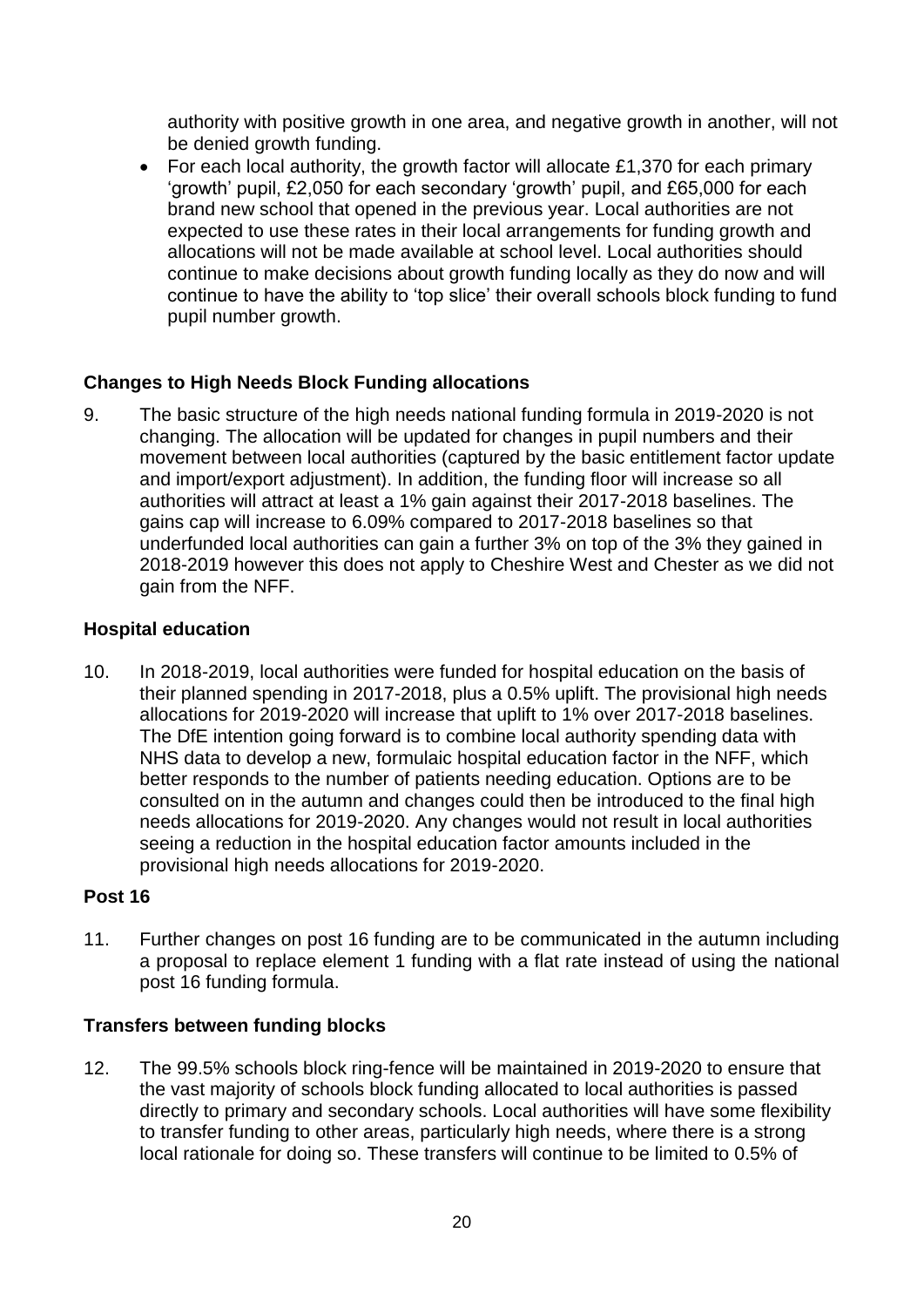local authorities' total schools block and will require the agreement of the schools forum and consultation with all local schools.

### **Overall deficits on local authorities' DSG accounts**

13. With effect from 2019-2020, the DfE intends to tighten the rules governing deficits in local authorities' overall DSG accounts, under which local authorities have to explain their plans for bringing DSG account back into balance. A report will be required from any local authority that has a DSG deficit of more than 1% as at 31 March 2019. This report will need to be discussed with the schools forum. Further consultation will be held during the autumn of 2018 about the implementation of these new rules. Cheshire West and Chester do not currently have a deficit balance and this would need to reach £2.5m before the 1% deficit would need to be reported.

### **Changes to Central School Services block allocations**

14. This block allocation comprises of formula funding for ongoing central LA commitments and protected funding for historic commitments. Funding for historic commitments in 2019-2020 will be allocated at the same level as in 2018-2019, with the expectation that spending will continue to reduce over time. From 2020-2021, the DfE expect to start to reduce the historic commitments element where authorities' expenditure has not reduced. This is so as not to maintain significant differences in funding indefinitely between local authorities, where these differences reflect historic decisions. Historic commitments in Cheshire West and Chester are the annually agreed combined budgets and prudential borrowing costs.

### **Approach to setting the Schools Block funding formula**

- 15. To continue to support a smooth transition to the hard formula, local authorities will continue to determine local formulae in 2019-2020 and 2020-2021 in consultation with local schools.
- 16. In 2018-2019, the DfE have reported that there has been considerable movement in local formulae towards the schools national funding formula. 73 local authorities have moved every one of their factor values in their local formulae closer to the national funding formula, with 41 mirroring the national funding formula factor values almost exactly. This was the case in Cheshire West and Chester with all of the formula values being matched exactly to the NFF. Following the decision to continue to release historic protection afforded to some schools through the Minimum Funding Guarantee, the Local Authority were also able to set a slightly higher Basic Entitlement value to the NFF and distribute more funding to all schools. 62 local authorities have set their minimum funding guarantee at 0.5%, meaning all schools in that area will gain in cash terms per pupil compared to 2017-2018, and 112 local authorities have brought in a minimum per pupil funding factor, mirroring its introduction in the national funding formula. Appendix B shows the current 2018- 2019 formula values used in Cheshire West and Chester (CWAC) against the proposed NFF values for the Borough for 2019-2020.
- 17. The following changes will apply for the 2019-2020 formula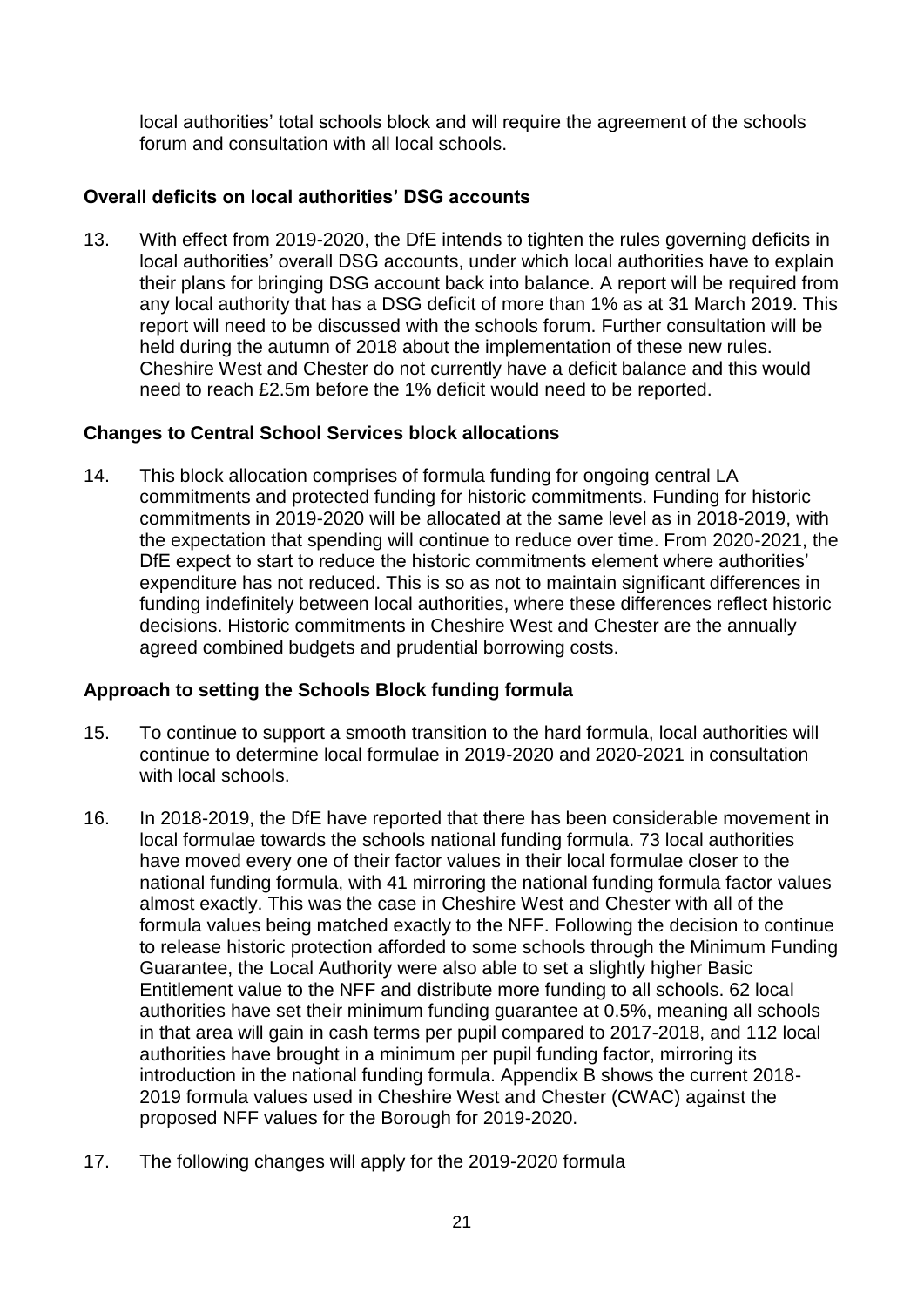- The minimum funding guarantee (MFG) for schools will continue, and local authorities continue to have the flexibility to set a local MFG between minus 1.5% and plus 0.5% per pupil.
- As an alternative to MFG, a new funding floor factor will be introduced to enable local authorities to mirror the increase of 1% per pupil against 2017 -2018 baselines. However, local authorities needing to manage affordability in the context of changing pupil characteristics, high needs budget transfers or growth funding top slices should continue to use MFG to pass on gains to schools.
- Local authorities will no longer be able to set a primary weighting for low prior attainment because all results have been assessed under the new framework and there is therefore no longer a need to use a weighting. Secondary low prior attainment weightings from changes to KS2 however will carry forward to account for the differing assessments. This weighting will be confirmed in the autumn and local authorities will not be able to change the weighting, but will be able to adjust their secondary LPA unit value as in previous years.

### **Meeting of the Schools Forum Finance Sub Group**

- 18. The funding announcement was discussed with the Finance Sub Group of the Schools Forum on 18 September. In October 2017, a consultation was held with schools on the proposal to move the local funding formula in line with the NFF to be consistent with the direction of travel of central government. There are no proposals to reverse this decision and therefore the consultation required with schools for the next financial year will be limited to the changes and recurring annual decisions only.
- 19. Following consideration by the Schools Forum Finance Sub Group, the consultation will cover only four aspects of the formula: Minimum Funding Guarantee (MFG) protection, Minimum per Pupil Factor, transfer to high needs block, de-delegation of funding for maintained schools. This will therefore be a brief consultation in comparison to previous years and will be held for 24 September to 5 October 2018. Responses from the consultation will be presented to Schools Forum at the meeting of 8 October for a recommendation to be made to Cabinet at the November meeting.

### **Next steps**

20. The consultation with all schools and the Schools Forum on the proposals for 2019- 2020 will take place at the beginning of October in order to gain Officer and Member approval on the principles of the school funding formula before the end of term. Final allocations for the 2019-2020 will not be received until December 2018 with the final funding formula to be agreed and submitted to the ESFA in January 2019.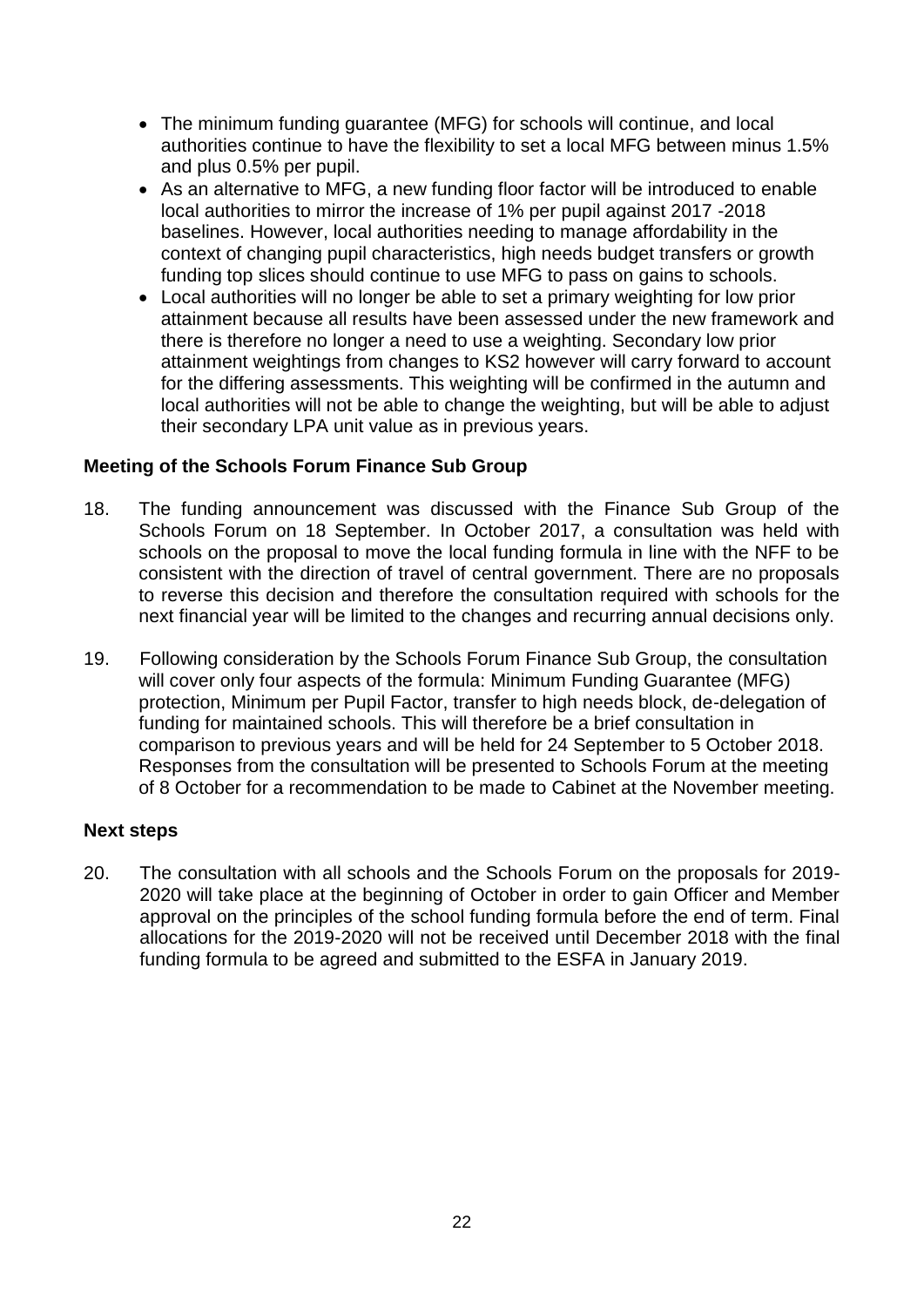### **Appendix A Illustrative 2019-2020 DSG allocations compared to final 2018-2019**

|                                                                                                                                                                                                              | Final 2018-2019         |                                | <b>Illustrative NFF allocation</b><br>2019-2020 (Sep 2018) |                                             |                                          |                                                       |                                       |
|--------------------------------------------------------------------------------------------------------------------------------------------------------------------------------------------------------------|-------------------------|--------------------------------|------------------------------------------------------------|---------------------------------------------|------------------------------------------|-------------------------------------------------------|---------------------------------------|
| <b>DSG Allocation Block</b>                                                                                                                                                                                  | Pupil<br><b>Numbers</b> | Amount per<br>pupil £          | Allocation<br>£000                                         | Pupil<br><b>Numbers</b>                     | Amount per<br>pupil £                    | Allocation<br>£000                                    | <b>Change to</b><br>2018-2019<br>£000 |
| <b>Schools Block</b>                                                                                                                                                                                         |                         |                                |                                                            |                                             |                                          |                                                       |                                       |
| Primary unit of funding<br>Secondary unit of funding<br>Funding of growth and premises                                                                                                                       | 27,116<br>17,311        | 3,999<br>5,003                 | 108,427<br>86,610<br>3,906                                 | 27,116<br>17,311                            | 4,009<br>5,034                           | 108,719<br>87,147<br>3,894                            | 292<br>538<br>$-13$                   |
|                                                                                                                                                                                                              | 44,427                  |                                | 198,943                                                    | 44,427                                      |                                          | 199,760                                               | 817                                   |
| <b>High Needs Block</b><br>2017-18 baseline<br>0.5% growth<br>Adjusted pupil numbers<br>In year adjustments                                                                                                  |                         |                                | 37,427<br>215<br>105<br>$-401$                             |                                             |                                          |                                                       |                                       |
|                                                                                                                                                                                                              |                         |                                | 37,346                                                     |                                             |                                          | 37,752                                                | 406                                   |
| <b>Early Years Block</b><br>three and four year old free entitlement<br>Maintained nursery supplementary<br>Disability access funding<br><b>Extended hours</b><br>Two year olds<br>Early years pupil premium | 5,053<br>2,171<br>792   | 2,451<br>615<br>2,451<br>3,010 | 12,384<br>89<br>65<br>5,321<br>2,382<br>149<br>20,391      | 5,053<br>0<br>$\Omega$<br>2,171<br>792<br>0 | 2,451<br>0<br>615<br>2,451<br>3,010<br>0 | 12,384<br>89<br>65<br>5,321<br>2,382<br>149<br>20,391 | $\mathbf 0$                           |
|                                                                                                                                                                                                              |                         |                                |                                                            |                                             |                                          |                                                       |                                       |
| <b>Central School Services Block</b><br>Ongoing responsibilities<br>Historic commitments                                                                                                                     | 44,427                  | 40                             | 1,776<br>1,265                                             | 44,427                                      | 39                                       | 1,732<br>1,265                                        | $-44$<br>$\mathbf 0$                  |
|                                                                                                                                                                                                              |                         |                                | 3,041                                                      |                                             |                                          | 2,997                                                 | $-44$                                 |
| <b>Total DSG allocation</b>                                                                                                                                                                                  |                         |                                | 259,721                                                    |                                             |                                          | 260,900                                               | 1,179                                 |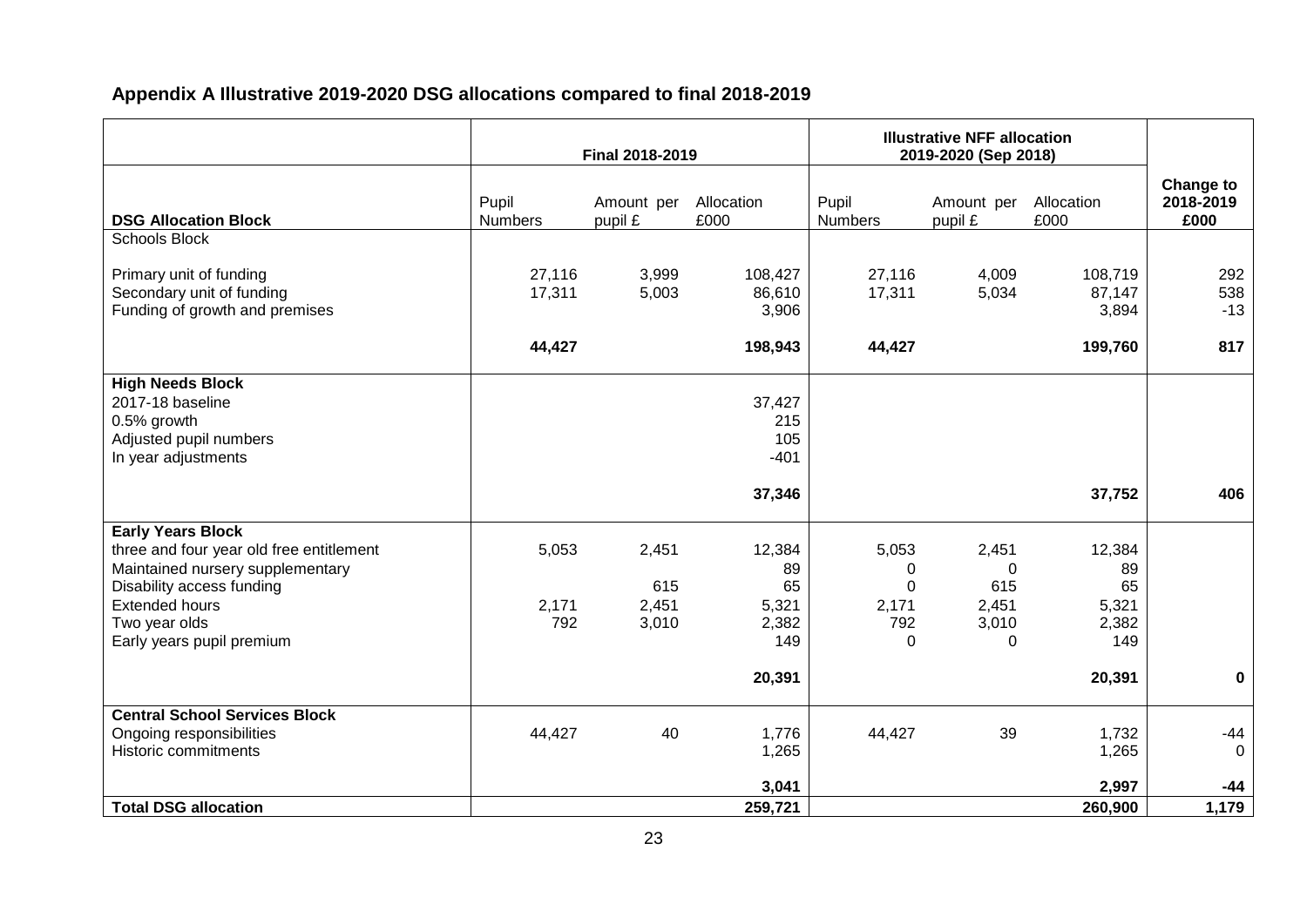### **Appendix B 2018-2019 local formula values compared to 2019-2020 NFF values**

| <b>Funding Factors</b>                                                              | 2018-19 CWAC<br>formula values<br>£      | 2019-20 NFF<br>values £               |
|-------------------------------------------------------------------------------------|------------------------------------------|---------------------------------------|
| Basic per-pupil funding                                                             |                                          |                                       |
| Age Weighted Pupil Unit (AWPU): Primary                                             | 2,756.78                                 | 2,746.99                              |
| Age Weighted Pupil Unit (AWPU): Secondary - KS3                                     | 3,876.75                                 | 3,862.65                              |
| Age Weighted Pupil Unit (AWPU): Secondary - KS4                                     | 4,401.61                                 | 4,385.81                              |
| Minimum per pupil funding level                                                     | £3,300<br>Primary<br>Secondary<br>£4,500 | Primary £3,500<br>Secondary<br>£4,800 |
| Additional needs funding                                                            |                                          |                                       |
| Deprivation                                                                         |                                          |                                       |
| Current FSM top up (Pupils currently claiming FSM at<br>the last census): Primary   | 441.57                                   | 441.57                                |
| Current FSM top up (Pupils currently claiming FSM at<br>the last census): Secondary | 441.57                                   | 441.57                                |
| FSM6 (Any pupil that has ever claimed FSM in the past<br>6 years): Primary          | 541.92                                   | 541.92                                |
| FSM6 (Any pupil that has ever claimed FSM in the past<br>6 years): Secondary        | 787.79                                   | 787.79                                |
| Income Deprivation Affecting Children Index (IDACI)<br>band F: Primary              | 200.71                                   | 200.71                                |
| <b>IDACI band F: Secondary</b>                                                      | 291.03                                   | 291.03                                |
| <b>IDACI band E: Primary</b>                                                        | 240.85                                   | 240.85                                |
| <b>IDACI band E: Secondary</b>                                                      | 391.39                                   | 391.39                                |
| <b>IDACI band D: Primary</b>                                                        | 361.28                                   | 361.28                                |
| <b>IDACI band D: Secondary</b>                                                      | 516.83                                   | 516.83                                |
| <b>IDACI band C: Primary</b>                                                        | 391.39                                   | 391.39                                |
| <b>IDACI band C: Secondary</b>                                                      | 561.99                                   | 561.99                                |
| <b>IDACI</b> band B: Primary                                                        | 421.50                                   | 421.50                                |
| IDACI band B: Secondary                                                             | 602.14                                   | 602.14                                |
| <b>IDACI band A: Primary</b>                                                        | 577.05                                   | 577.05                                |
| <b>IDACI band A: Secondary</b>                                                      | 812.88                                   | 812.88                                |
| Low prior attainment: Primary                                                       | 1,053.74                                 | 1,025.64                              |
| Low prior attainment: Secondary                                                     | 1,555.52                                 | 1,555.52                              |
| English as an additional language: Primary                                          | 516.83                                   | 516.83                                |
| English as an additional language: Secondary                                        | 1,389.93                                 | 1,389.93                              |
| School led funding                                                                  |                                          |                                       |
| Lump sum: Primary                                                                   | 110,391.60                               | 110,391.60                            |
| Lump sum: Secondary                                                                 | 110,391.60                               | 110,391.60                            |
| Sparsity: Primary                                                                   | 25,089.00                                | 25,089.00                             |
| Sparsity: Secondary                                                                 | 65,231.40                                | 65,231.40                             |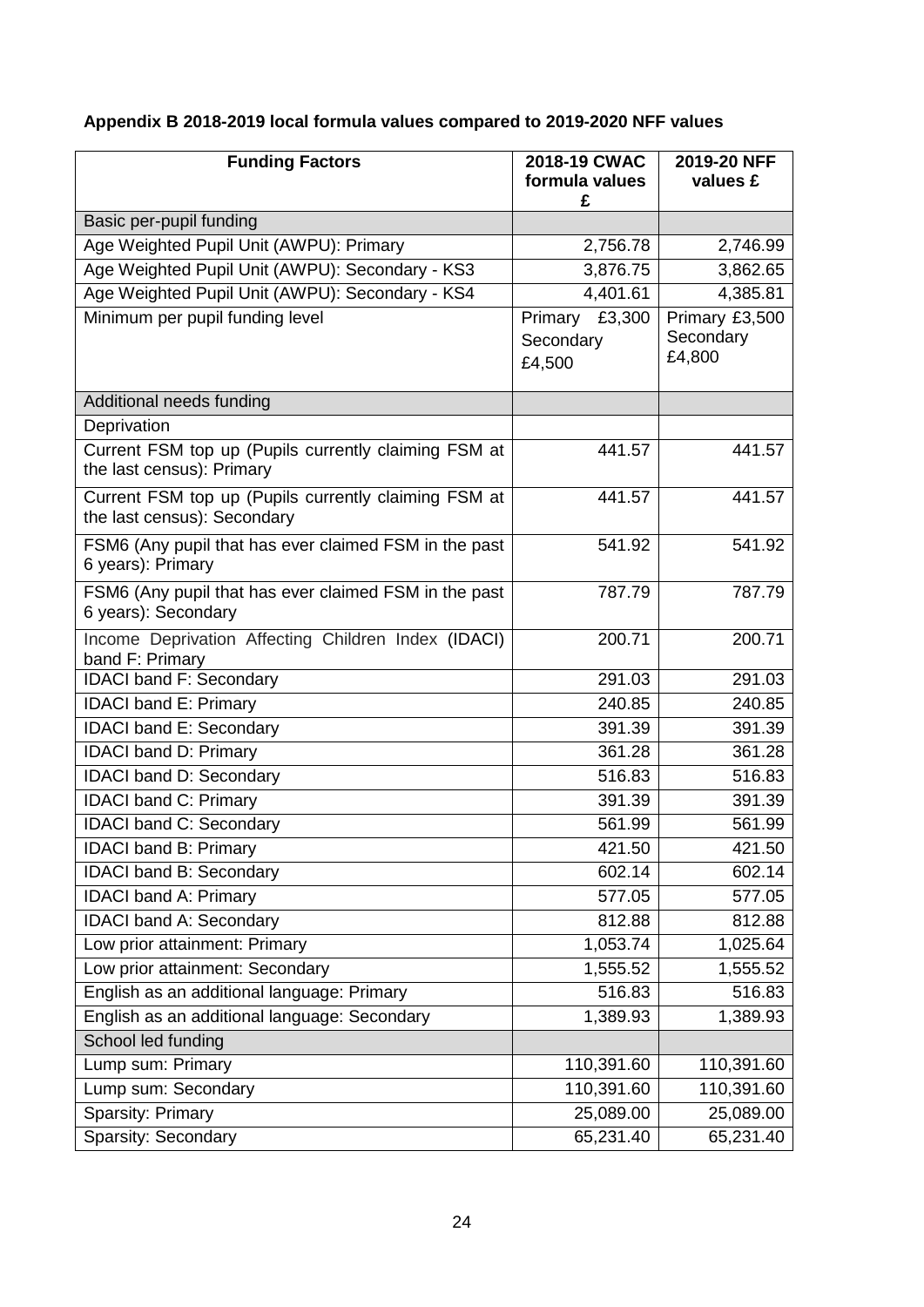### **Cheshire West and Chester Schools Forum 8 October 2018**

### **Agenda Item 10**

### **Schedule of meetings 2018-2019**

**Schools Forum –** all meetings 4.30pm – 6.30pm (refreshments at 4pm) unless otherwise stated

| <b>Date</b>      | <b>Venue</b>      | <b>Proposed agenda</b>                                                  |
|------------------|-------------------|-------------------------------------------------------------------------|
| Monday           | Queen's Park High | DSG 2018-2019 Forecast Outturn at Mid                                   |
| 10 December 2018 | School tbc        | <b>Year Review</b>                                                      |
|                  |                   | Initial Planning for DSG Allocations for<br>$\bullet$                   |
|                  |                   | 2019-2020 and Budget Setting                                            |
| Monday           | Queen's Park High | <b>Combined Budgets and Miscellaneous</b><br>$\bullet$                  |
| 14 January 2019  | School tbc        | Expenditure                                                             |
|                  |                   | DSG Allocations for 2019-2020 and<br>$\bullet$<br><b>Budget Setting</b> |
|                  |                   | Draft of 2019-2020 School Funding                                       |
|                  |                   | Formula for January submission                                          |
|                  |                   | De-delegation - Proposals for 2019-2020<br>$\bullet$                    |
| Monday           | Queen's Park High | Early Years funding formula for February<br>$\bullet$                   |
| 11 February 2019 | School tbc        | submission                                                              |
|                  |                   | Special Educational Needs (SEN) Funding                                 |
|                  |                   | for Mainstream and Special Schools -                                    |
|                  |                   | Funding from the High Needs Block 2019-<br>2020                         |
|                  |                   | Central Spend budgets 2019-2020                                         |
|                  |                   | DSG 2018-2019 Forecast Outturn at Third<br><b>Review</b>                |
| Monday           | Queen's Park High | $\bullet$                                                               |
| 8 July 2019      | School tbc        | School funding arrangements -national<br>data comparison 2019-2020      |
|                  |                   | School funding arrangements for 2020-<br>2021                           |
|                  |                   | Directed revisions to schemes for                                       |
|                  |                   | financing schools                                                       |
|                  |                   | DSG 2018-2019 outturn<br>$\bullet$                                      |
|                  |                   | Financial year 2018-2019 analysis of<br>$\bullet$                       |
|                  |                   | schools balances (including Academies)                                  |
|                  |                   | Basic needs capital programme                                           |
|                  |                   | Annual review of Schools Forum<br>$\bullet$                             |
|                  |                   | membership, constitution and terms of                                   |
|                  |                   | reference                                                               |